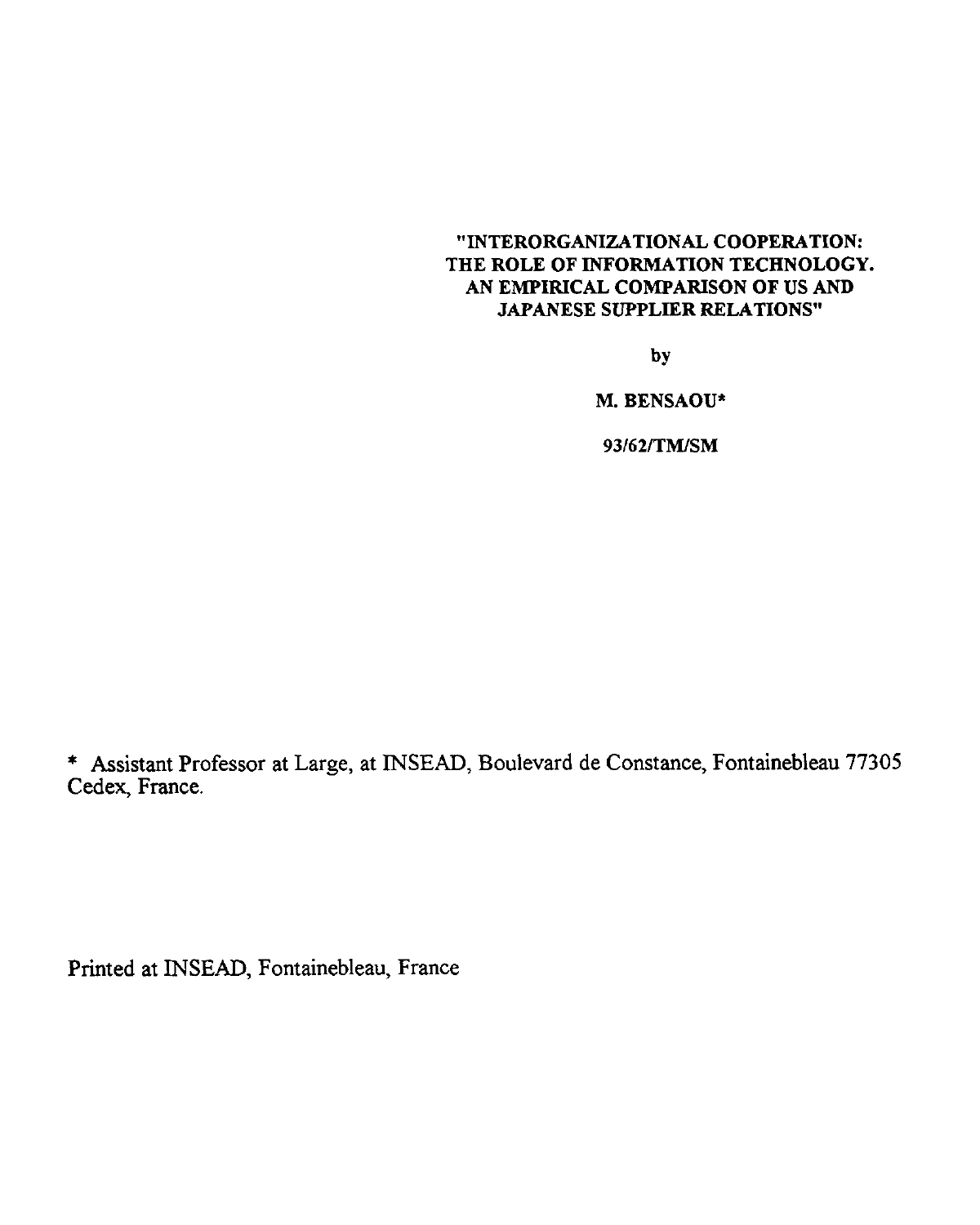## Interorganizational Cooperation: the Role of Information Technology

An Empirical Comparison of US and Japanese Supplier Relations

### M. Bensaou

INSEAD Boulevard de Constance 77309 Fontainebleau Cedex, France (33-1) 6072-4021 Fax: (33-1) 6072-4049 E-mail: bensaou@insead.fr

## Paper to be presented at the 14th Annual International Conference on Information Systems (ICIS) December 5-8, 1993, Orlando

The manuscript is based on the doctoral research by the author at MIT Sloan School of Management, which was awarded the first prize at the 1992 ICIS doctoral dissertation competition, and was a finalist in the Business Policy and Strategy Division's 1993 Dissertation competition for the Academy of Management.

The author acknowledges the financial support for this research made available by Alfred P. Sloan Foundation under the MIT *International Motor Vehicle Program,* the *Management in the 1990s Research Program,* and by the MIT *Center for Information Systems Research (CISR).* I also thank the managers in the leading firms in the auto industry both in the USA and Japan for spending time with me and providing the required data and interpretations.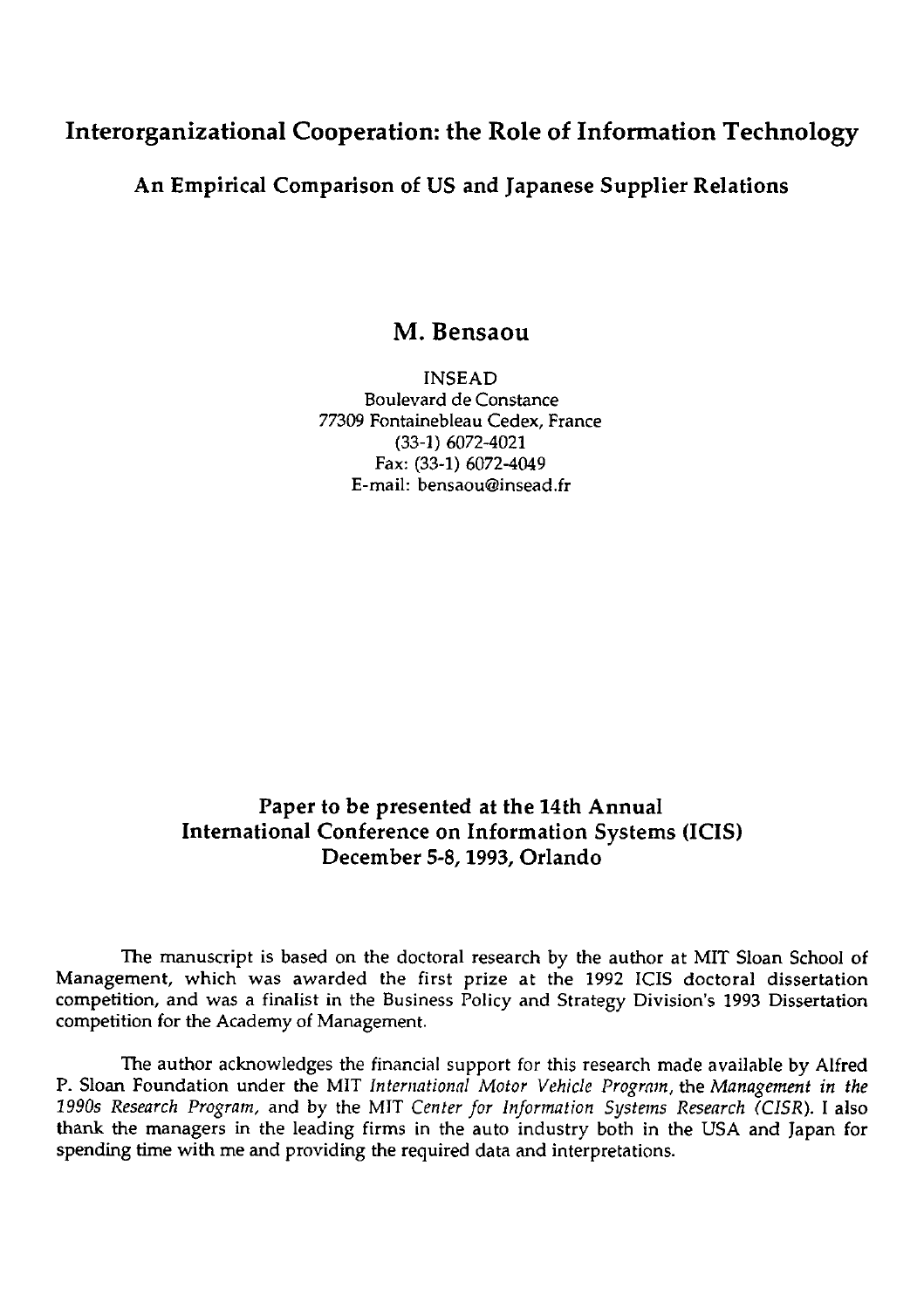## **Interorganizational Cooperation: the Role of Information Technology**

An Empirical Comparison **of** US and Japanese Supplier Relations

#### **ABSTRACT**

This paper investigates the comparative role of several factors, including information technology (IT), predicting the level of cooperation between two independent organizations. Drawing upon multiple theoretical perspectives we develop five hypotheses about the impact on interorganizational cooperation of three sets of factors: (1) the characteristics of the environment within which the relationship operates, (2) the characteristics of the relationship itself, and (3) the characteristics of how IT is used within the relationship. Each of these conceptual constructs is operationalized and measured within the specific context of buyersupplier relationships in the automobile industry. The hypotheses are tested across two national settings (i.e., the US and japan) using multiple regression analyzes conducted on a data set of 447 distinct relationships. The results indicate that the use of IT and the characteristics of the environment do not play the same role in explaining interorganizational cooperation in the two country settings, while in both countries the characteristics of the relationship significantly contribute to change in R2.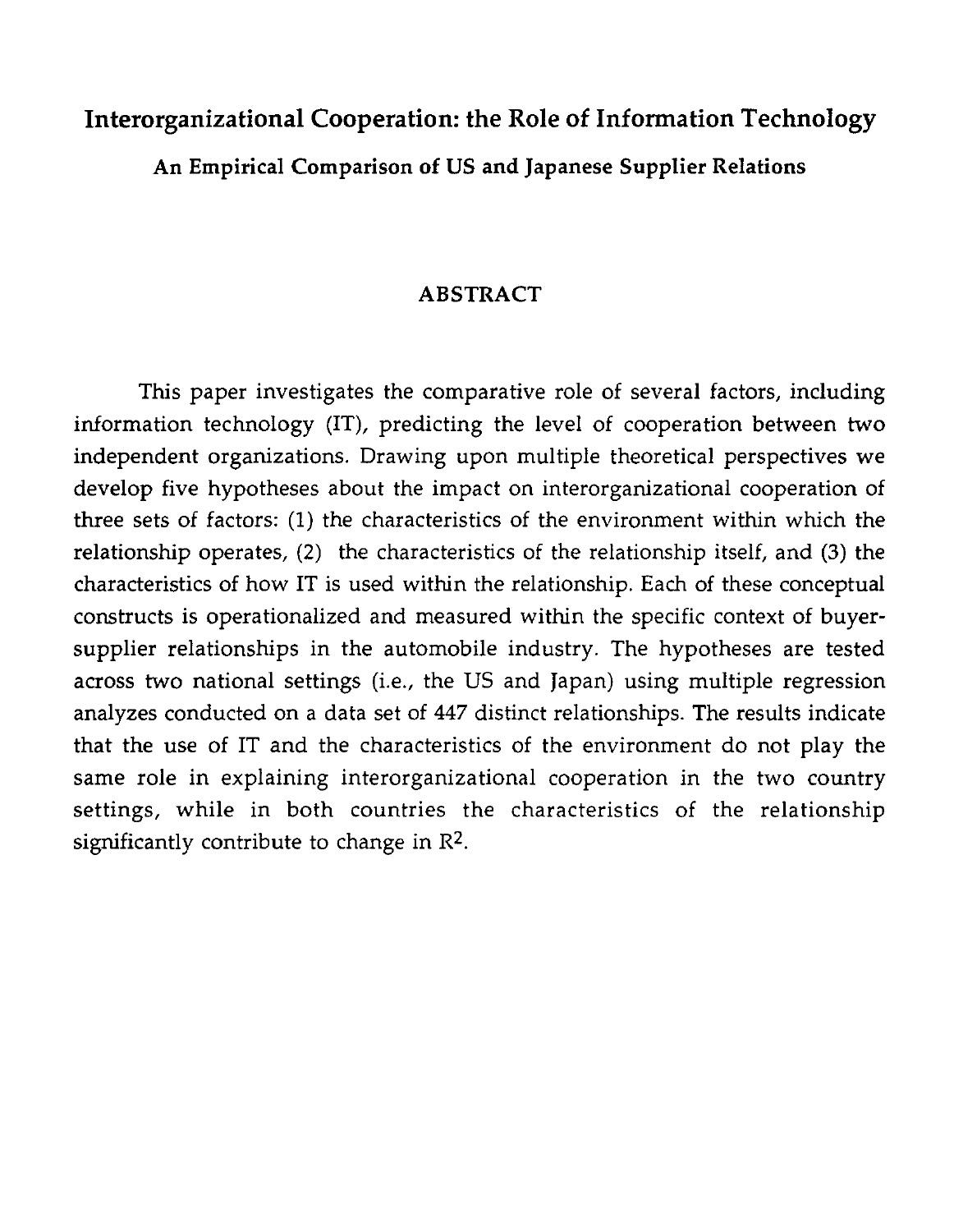# Interorganizational Cooperation: the Role of Information Technology An Empirical Comparison of US and **Japanese Supplier Relations**

#### **Introduction**

In recent years, many large firms have been undergoing profound transformations, streamlining their operations, typically moving away from vertical integration toward more external contracting of key activities. They are also transforming the nature of the relationships with their external business partners (Powell 1987, Jarillo 1988, Thorelli 1986). In particular, many manufacturers are changing their relationships with component suppliers away from traditional arm's length relations driven by a competitive logic toward new arrangements based on a cooperative logic. These take the form of complex *cooperative relationships,* also described as "value-adding partnerships" (Johnston and Lawrence 1988), or "alliances" (Heide and John 1990, Anderson and Narus 1990).

While there are several factors that explain this trend toward more cooperative relationships, we are in this paper concerned with the phenomenon of interorganizational cooperation that explicitly leverages IT capabilities -- that has been variously described as: 'inter-organizational systems' (Barrett and Konsynski 1982, Cash and Konsynski 1985), 'information partnerships' (Konsynski and MacFarlan 1990) and 'electronic integration' (Venkatraman and Kambil, 1991) within a broader continuum of electronic markets and electronic hierarchies (Malone, Yates and Benjamin 1987).

In this paper, we propose to examine some of the factors that may influence the level of cooperation between two firms, with a particular interest in the comparative role of information technology. Specifically,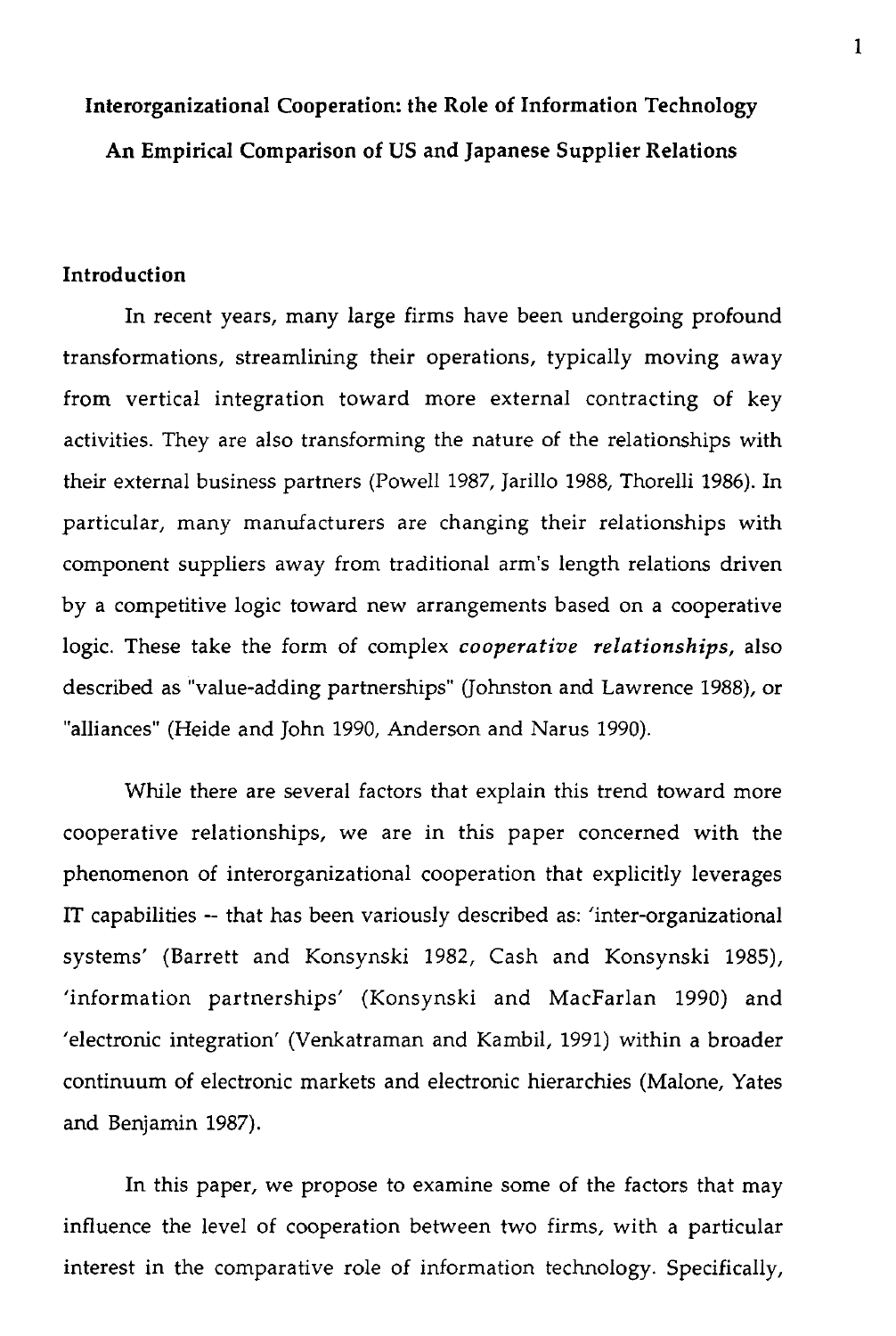we are interested in answering the question: does the use of IT support cooperation and does it have more explanatory power that other traditional predictors. Our theory building relies on (1) previous theoretical perspectives that suggest the characteristics of the environment within which the relationship operates and the characteristics of the relationship itself as the critical predictors of interorganizational cooperation and on (2) recent descriptions of the use of IT, especially EDI, to enable cooperation across organizational boundaries.

The paper is divided into four sections. First, we review recent developments, in particular in the automobile industry, that justify why cooperation is an important dependent variable for the analysis of interorganizational relationships. In the second section, we draw upon transaction costs economics and descriptive theories from organizational and MIS research and derive some conceptual predictors of inter-firm cooperation. Specifically, we develop five hypotheses relating interfirm cooperation, the dependent variable, to environmental characteristics, partnership characteristics (we analytically distinguish between the structural characteristics of the relationship and its socio-political climate) and the interorganizational use of information technology, the independent variables. The third section describes how these conceptual constructs are operationalized and measured in the specific context of the automobile industry in the US and Japan. The final section discusses the analysis of the data collected about 447 buyer-supplier relationships, the key findings, the conclusions and implications of the study.

#### Interorganizational Cooperation as a Dependent Variable

The selection of the auto industry as the empirical setting is based on the following factors. Recent studies (see especially, Cusumano and Takeishi 1991, Nishiguchi 1989, Helper 1987, Lamming 1989) have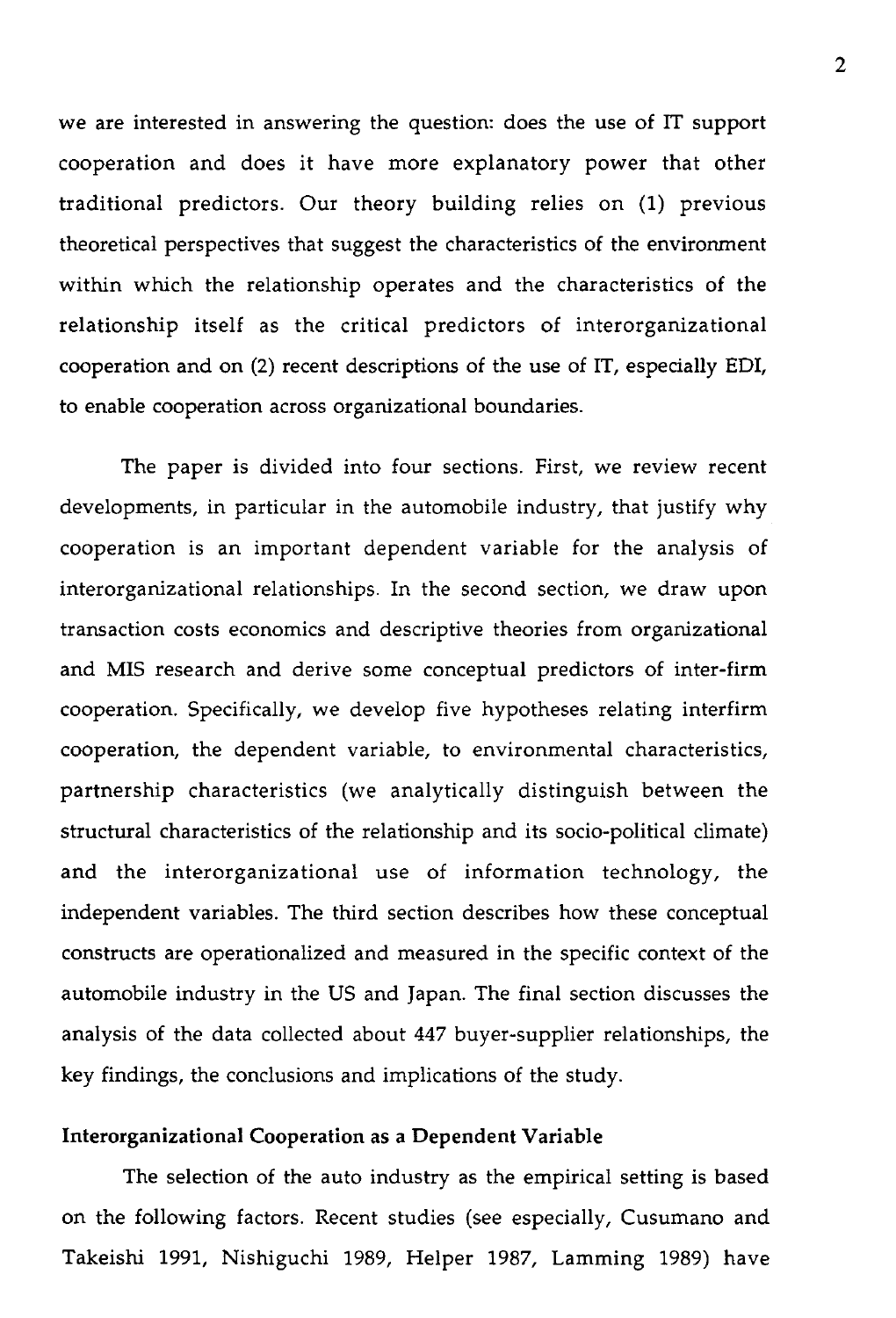documented that supplier relationships in the auto industry have been undergoing major changes, "indicating far reaching transformations in the way automobile production and automobile companies themselves are organized" (Sabel, Kern and Herrigel 1989).

Traditionally, US automakers were characterized by a high degree of vertical integration having designed the car, manufactured nearly all the necessary core components and coordinated final production. The trend, however, is towards a car company becoming the *"electronic" coordinator* of an intricate IT-mediated production network, typically purchasing more core components from outside, thus reducing its level of vertical integration and at the same time reducing its total number of suppliers. The emerging relationships tend to be longer term, based on mutual trust and benefits, and involve higher levels of cooperation.

Despite the importance of these changes, no study has yet reported on the factors, including information technology, affecting the level of cooperation between an auto assembler and its suppliers, nor has any study compared these factors systematically across countries. We believe that such an extension is timely and important: one, the interorganizational level of analysis has become attractive in view of the emergence of hybrids or partnership-like arrangements as opposed to traditional, pure forms - market and hierarchy - and the growing use of IT applications to support coordination across organizational boundaries (e.g. EDI, electronic JIT, CAD/CAM transfer).

Underlying these new relationships is a notion that recognizes benefits to cooperation with fewer selected suppliers over the traditional system of arm's length relationships and competitive bidding within a large pool of suppliers (Dore 1983). *At* a *basic level, our theoretical*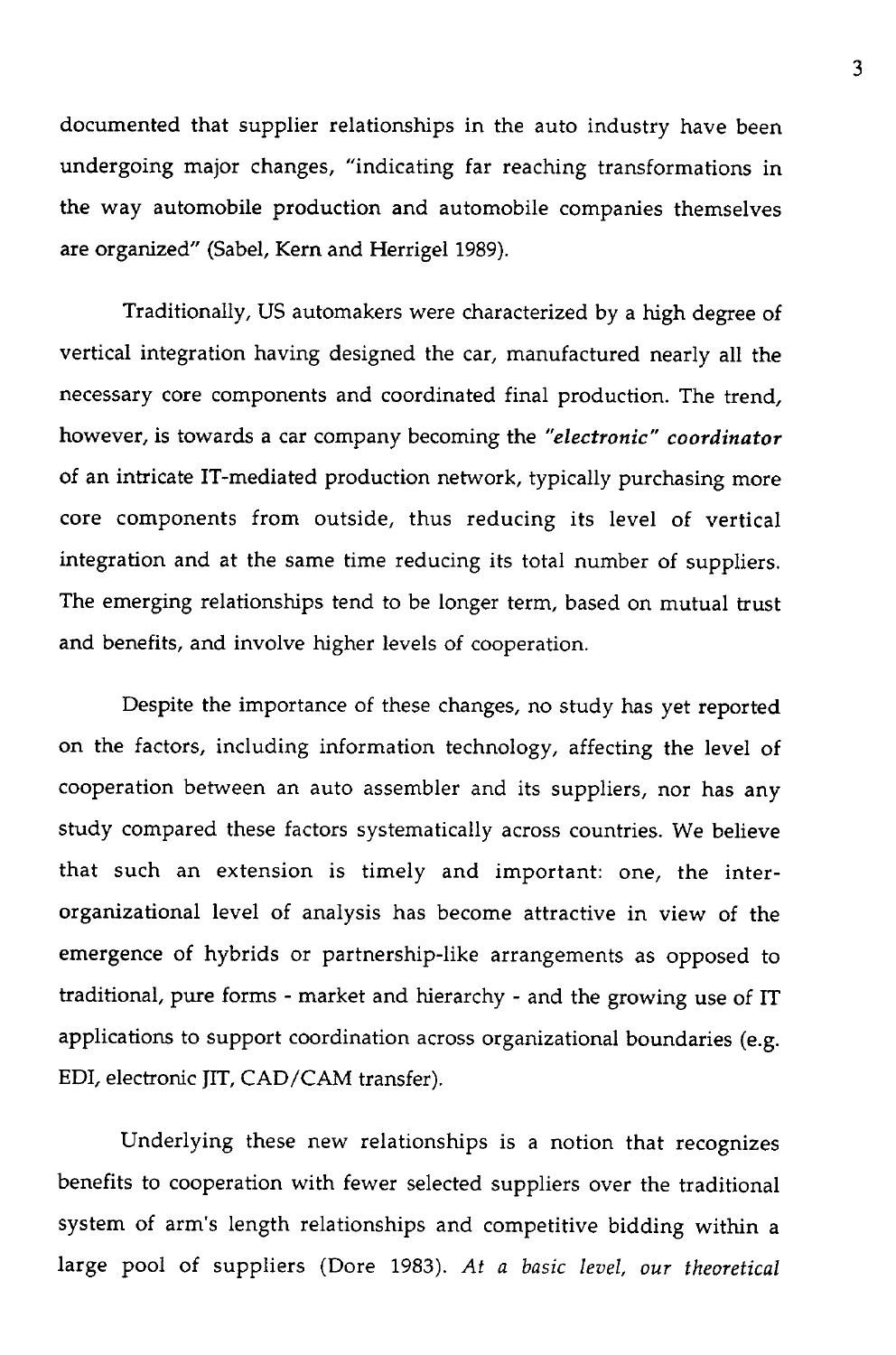*argument is that interorganizational cooperation corresponds to a shift away from market-based exchange toward more bilateral and cooperative governance* (Williamson 1985). As for IT, researchers have been more concerned with developing frameworks linking IT and competitive strategy (see for instance: Porter and Millar 1985, Johnston and Vitale 1988) or based on new institutional theories (such as: agency and transaction costs) of economics (see for instance, Malone, Yates and Benjamin 1987, Gurbaxani and Whang 1991).

Two, the international dimension in information systems research needs to develop greater momentum in light of the vigorous internationalization and globalization of business. Thus, a systematic comparison of the importance of various predictors of cooperation at the inter-organizational level of analysis across different countries (i.e., the US and Japan) within the same auto industry would offer significant insights.

We define interorganizational cooperation as the degree to which focal activities to the relationship are carried out jointly. Implicit in this definition is "the interpenetration of organizational boundaries" (Heide and John 1990, p. 25; see also Guetzkow 1966) which implies more than just the sequential division of labor and tasks conducted within a cooperative climate. In the traditional competitive model the responsibilities for key tasks are allocated along a clear division of labor and a strong relational asymmetry in terms of ownership of a product or rents appropriation. In partnership-like relationships cooperation can occur over a large set of activities, including long range planning, development and product design, quality and delivery coordination, training and education.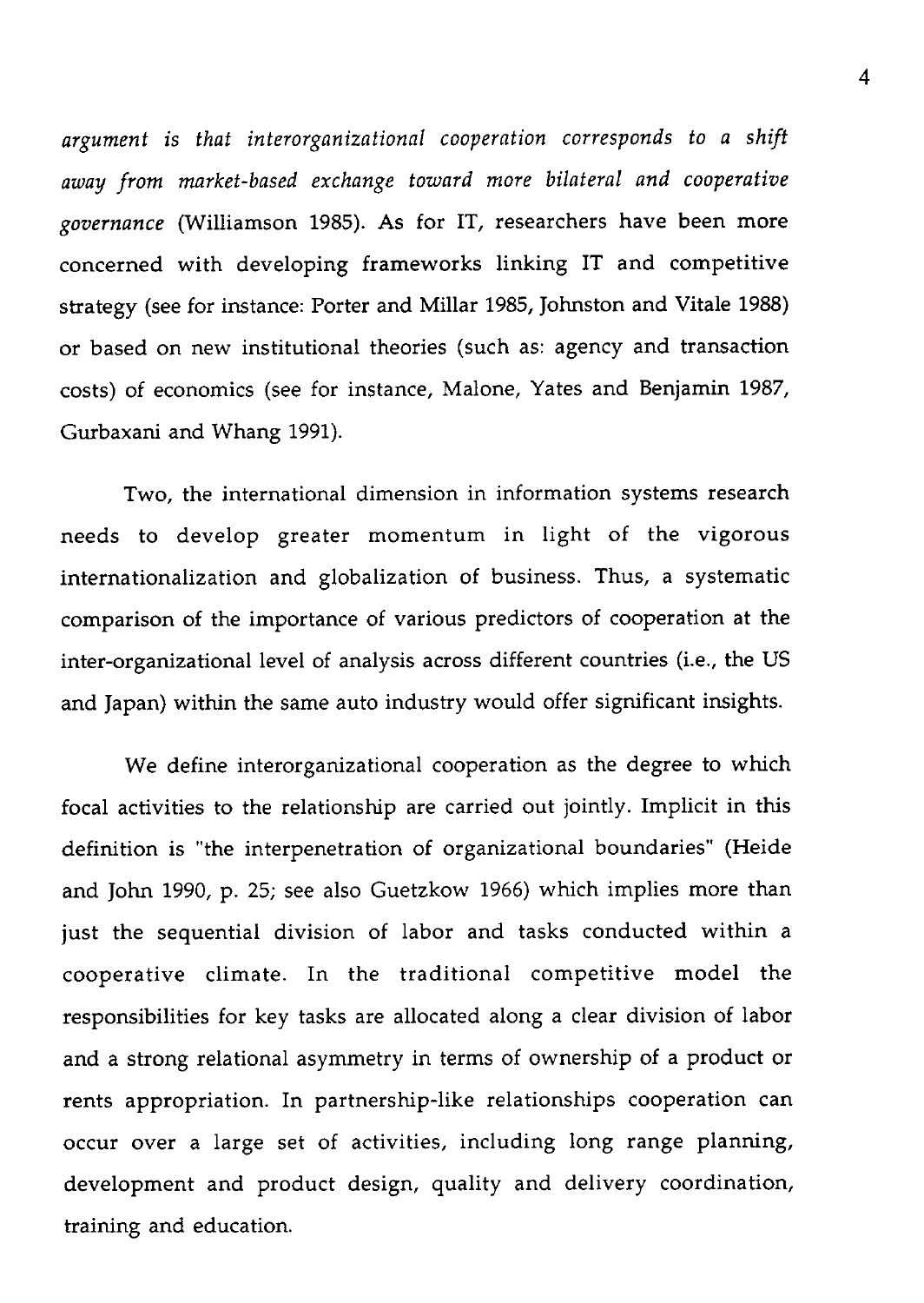#### **PREDICTORS OF INTERORGANIZATIONAL COOPERATION**

In this paper, we wish to determine what exogenous and endogenous factors lead to greater cooperation between two independent business partners, i.e., an auto assembler and its component supplier. Specifically, we identify and empirically test for the relative importance of four types of predictors: (1) the *environmental uncertainty* surrounding the relationship; (2) the uncertainty about the partner or *partnership uncertainty* analytically decomposed in two elements: one related to the governance structure of the relationship and the other related to the sociopolitical climate of the relationship; and finally (3) the use of IT applications to support interorganizational coordination.

Transaction cost analyses argue that, under ceteris paribus conditions, firms will adopt a transaction cost minimal arrangement that would not only involve the choice between markets or hierarchies but also various forms of hybrid arrangements (Richardson 1972, Williamson 1979). An important factor that affects the choice between these various interorganizational options is uncertainty. We consider interorganizational cooperation as one component of such a design decision and thus derive its predictors by drawing upon theoretical perspectives that recognize uncertainty as a critical design contingency factor. These are: (a) *transaction cost economics* (Coase 1937, Williamson 1975, 1985). As noted by Williamson: "When transactions are conducted under conditions of uncertainty...the bounded rationality constraint is binding and an assessment of alternative organizational modes, in efficiency respects, becomes necessary" (1975, p.23); (b) *organization theory* where uncertainty has long been viewed as a dominant contingency as noted by Thompson: "Uncertainty appears as the fundamental problem for complex organizations and coping with uncertainty, as the essence of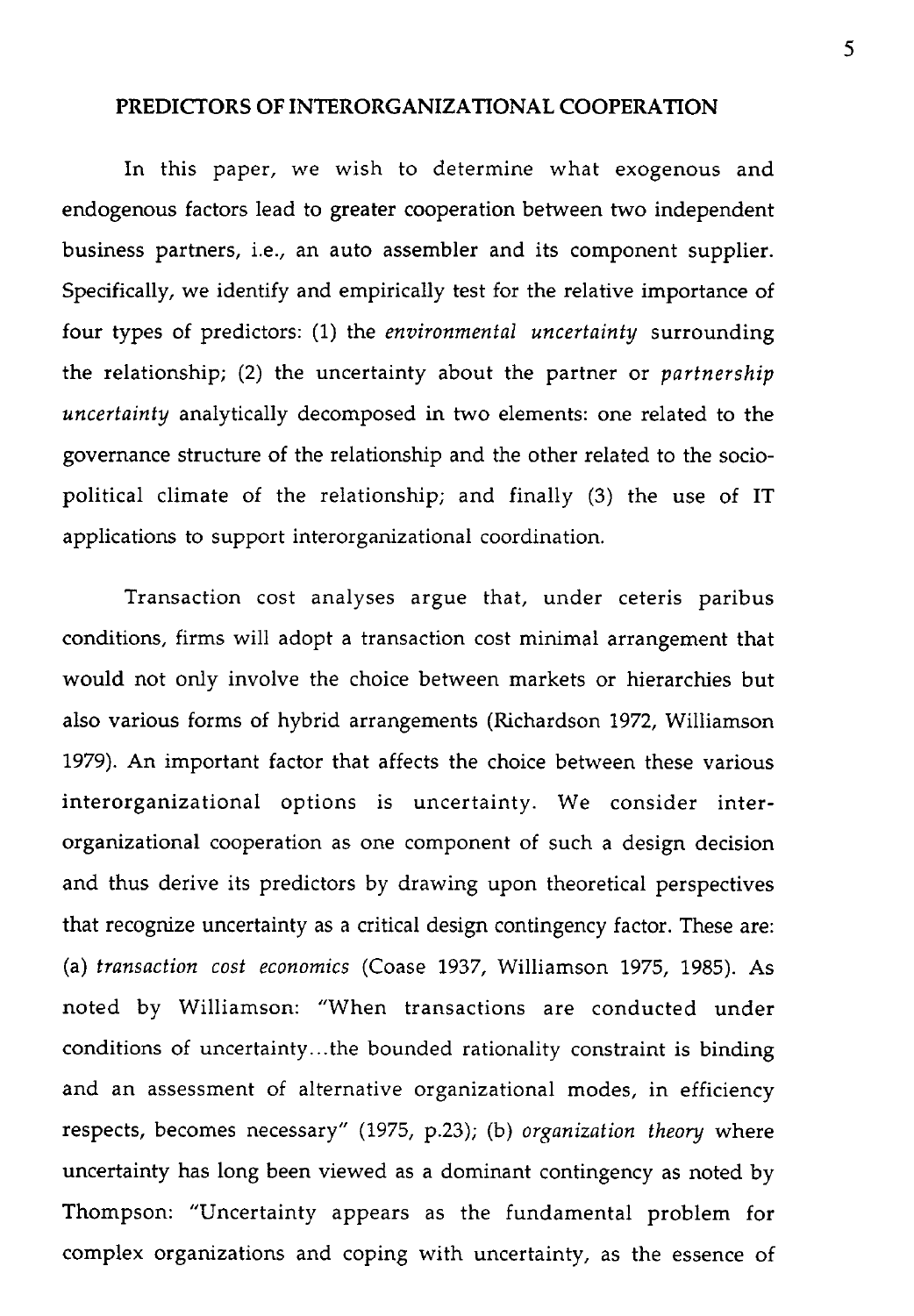administrative process" (Thompson 1967, p.159) and (c) *political economy* (Benson 1975) where a social system is viewed as "comprising interacting sets of major economic and socio-political forces which affect collective behavior and performance" (Stem and Reve 1980 p.53). Rooted in this line of reasoning, we focus on two sources of uncertainty: uncertainty about the environment surrounding the relationship, and uncertainty about the partnership itself.

#### *Environmental Uncertainty: Technological Unpredictability*

On the basis of transaction cost reasoning, uncertainty is a critical factor that evokes shifts from market-based relationships toward more cooperative relationships. At a basic level, uncertainty about the environment creates adaptation and information processing problems for a firm (Galbraith 1973, March and Simon 1958). Specifically, in a manufacturing context one key source of environmental uncertainty is *technological unpredictability.* In particular, the inability to forecast accurately new technical or design requirements for the products exchanged within the relationship may be managed more efficiently through none or loose coupling (i.e., source selection can be done by competitive bidding based only on price between a large number of suppliers provided with detailed design specifications) and therefore less investment in joint efforts, such as joint planning, joint process and product design, joint testing and tool development, education or technical assistance. By not engaging into such expensive cooperation, firms retain the flexibility to terminate a relationship and switch to partners with more appropriate technological capabilities (Balakrishnan and Wernerfelt 1986). This reasoning leads to the following hypothesis:

*Hypothesis* 1: *Greater the technological unpredictability associated with the component exchanged between the two firms, lesser the cooperation between the buyer and ifs supplier.*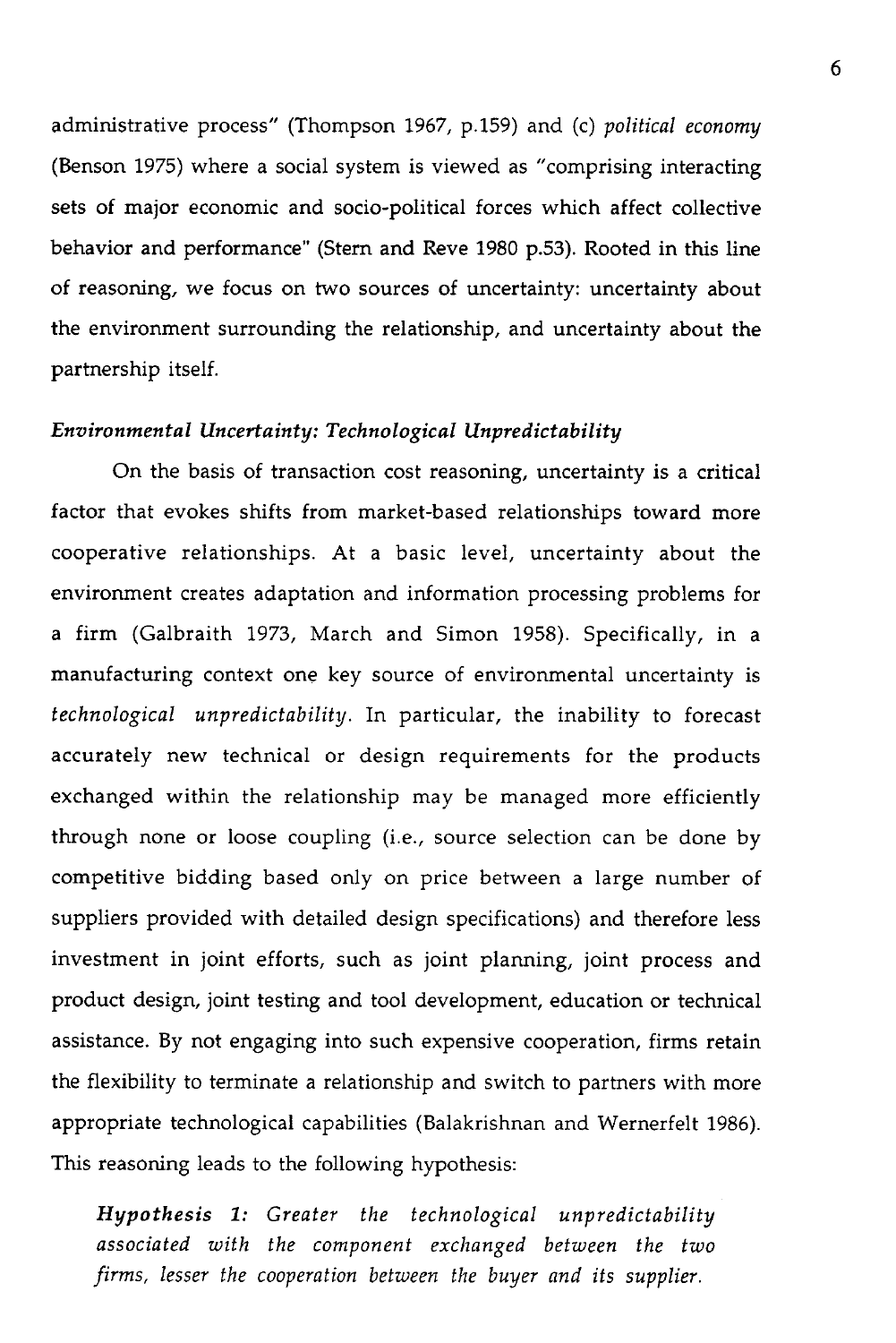#### *Partnership Uncertainty; Governance and Clirnate of the Relationship*

The characteristics of the partnership itself also constitute an important source of uncertainty. We define partnership uncertainty as the *uncertainty a focal firm perceives about its relationship with a business partner.'* This uncertainty about the partner has been traditionally subsumed under two other sources of uncertainty but we wish to distinguish it in this stream of research. For instance, when market-like transactions are predominant, environmental uncertainty is the critical thrust; for predominantly hierarchical transactions, task uncertainty is the relevant thrust. Under conditions where transactions occur through these pure modes (market or hierarchy), partnership uncertainty is of secondary importance. However, in view of the emergence of hybrids or partnershiplike arrangements (Williamson 1991), partnership uncertainty should be distinguished from the broader environmental uncertainty and the narrower task uncertainty. We contend that there are two primary sources of partnership uncertainty: (i) the governance structure of the relationship, and (ii) the climate of the relationship.

*Governance Structure of the Relationship.* These two sources of uncertainty about the partner are consistent with the theoretical arguments in the resource-dependency stream of organization theory (Pfeffer and Salancik 1978) and the transaction cost economics perspective (Williamson 1985). In our manufacturing context, for instance, the auto assembler's asset specificity represents investments highly specific to the relationship, i.e., investments considerably of less value outside the focal relationship, through which the supplier may hold the buyer hostage. These specific investments make it costlier and more difficult for the buyer to switch to another supplier, thus tend to encourage cooperation. Moreover, when these investments represent direct capital participation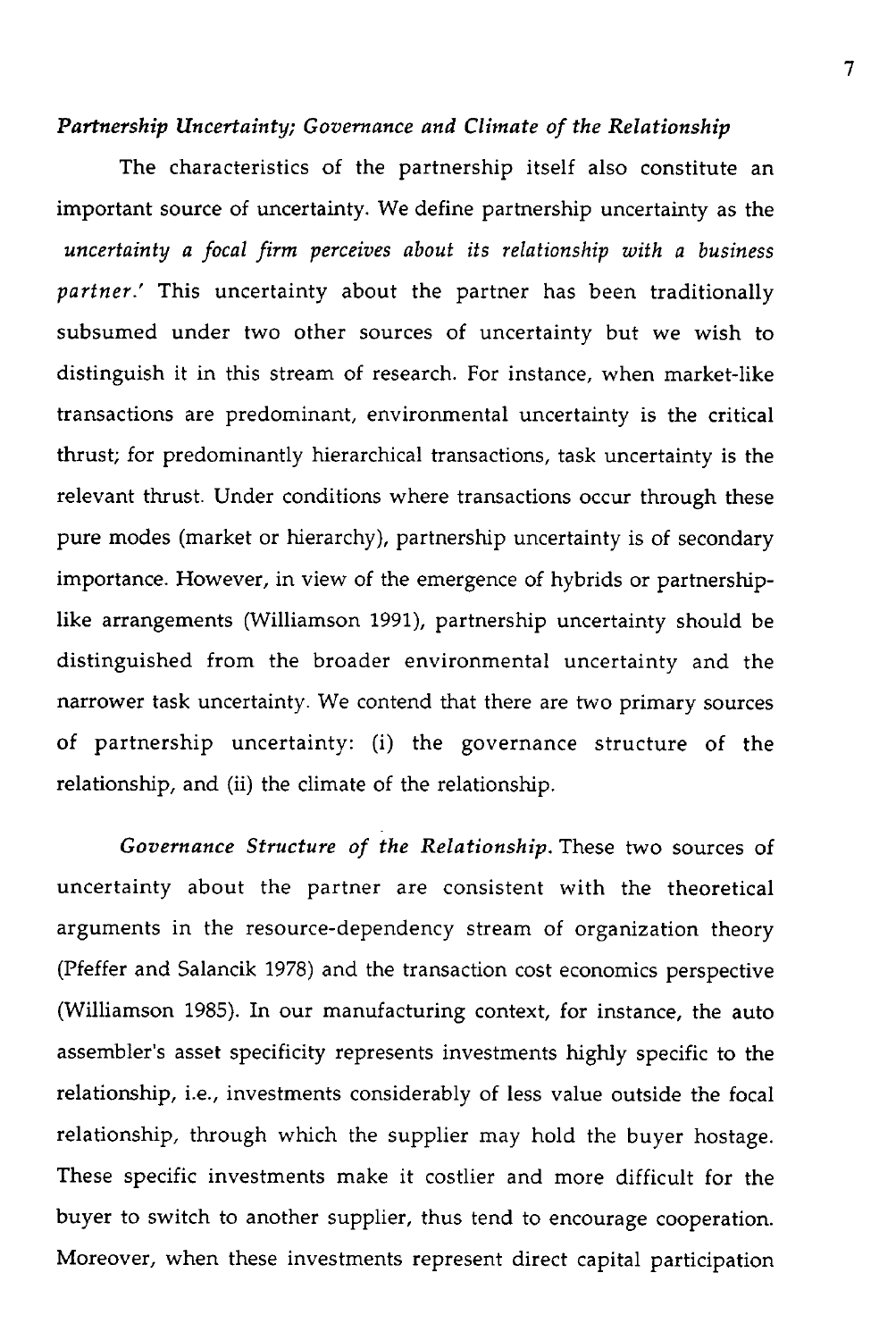by the assembler, i.e., a higher ownership ratio, the incentives are even greater for cooperation. Hence, the hypothesis:

*Hypothesis 2a: Higher the assembler's switching costs and higher its ownership ratio, greater the cooperation between the two firms.* 

Several researchers have described continuity as another factor affecting the emerging type of buyer-supplier relationships (Joskow 1988, Spekman 1988). We define continuity as the expectation of repeat transactions and future interaction. Whereas traditional arm's length relationships are based on discrete or short-term transactions, the new cooperative forms tend to be continuous or open-ended (Macneil 1980). Our basic axiom is that continuity, operationalized as contract length, encourages cooperation. Hence, hypothesis 2a':

*Hypothesis 2a': Higher the continuity, i.e., longer the contract, greater the cooperation between buyer and supplier.*

*Climate of the Relationship.* Some researchers have strongly argued that other factors besides assets specificity may also affect the uncertainty about the opportunistic behavior of the partner (Axelrod 1984, Dore 1983). Reve and Stern (1976), for instance, introduce the concept of transaction climate as "the sentiments that exit between the parties to the transaction" (p. 76). These sentiments arise due to "the extent to which inter-firm transactions are based on mutual trust, whereby the parties share a unit bonding or belongingness" (p.78). In essence, these reflect the sociopolitical processes embedded in the relationship (Arndt 1983) that contribute to reducing partnership uncertainty. For instance, we argue that mutual understanding and commitment to the relationship contribute to lower partnership uncertainty, hence increase cooperation: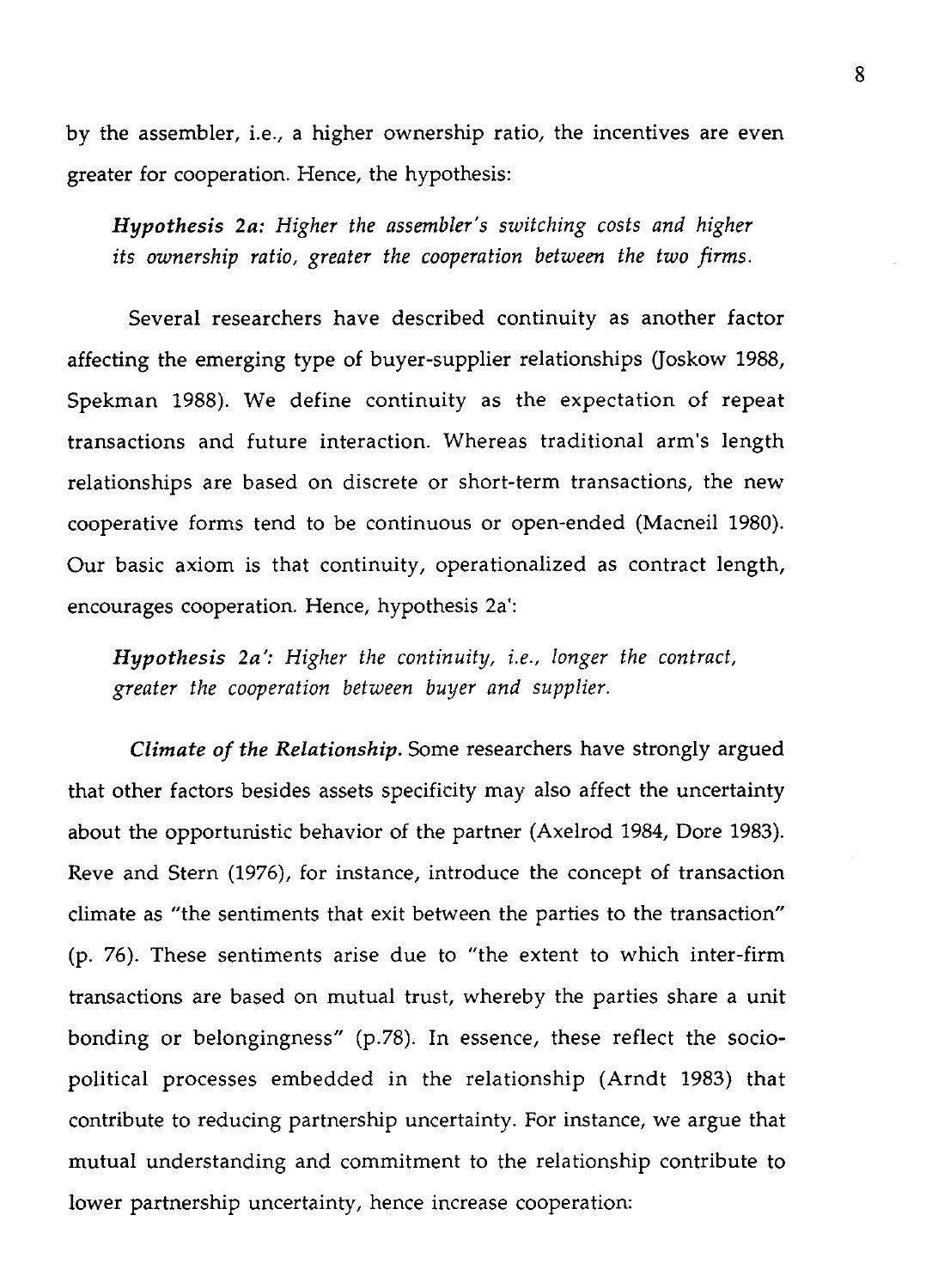*Hypothesis 2b: Greater the mutual understanding and the assembler's commitment to the relationship, greater the interorganizational cooperation.*

#### **Role of** Information Technology: Reduce Uncertainty

Cooperation introduces more uncertainty into a firm's decisionmaking as it sees its activities more directly influenced by its partner's role performance and it must concede some greater degree of organizational autonomy (Pfeffer and Salancik 1978). In addition, as proposed by Galbraith (1973) and other proponents of the information processing view of organizational design (Tushman and Nadler 1978, Daft and Lengel 1986), uncertainty gives rise to information processing needs that firms need to match with appropriate information processing capabilities for greater performance. Information technology represents one of the mechanisms used to increase interorganizational information processing capabilities and reduce task uncertainty. Venkatraman (1991), for instance, proposes *electronic integration,* the interconnection and integration of the business processes of two or more independent organizations through IT applications, as an alternative to traditional vertical integration.

Electronic integration strategies may range from the mere electronic exchange of standardized documents between two business partners, to the integration and redefinition of fundamental management processes within and between the partners. American Airlines' SABRE systems, Baxter's ASAP system and GM's MAP program are some of the more popular and vivid examples of systems that support such an electronic integration strategy. A key role for information technology is therefore to increase information processing capabilities of a relationship, thereby enabling or supporting greater inter-firm cooperation (in addition to reducing uncertainty). In particular, in the manufacturing sector, the use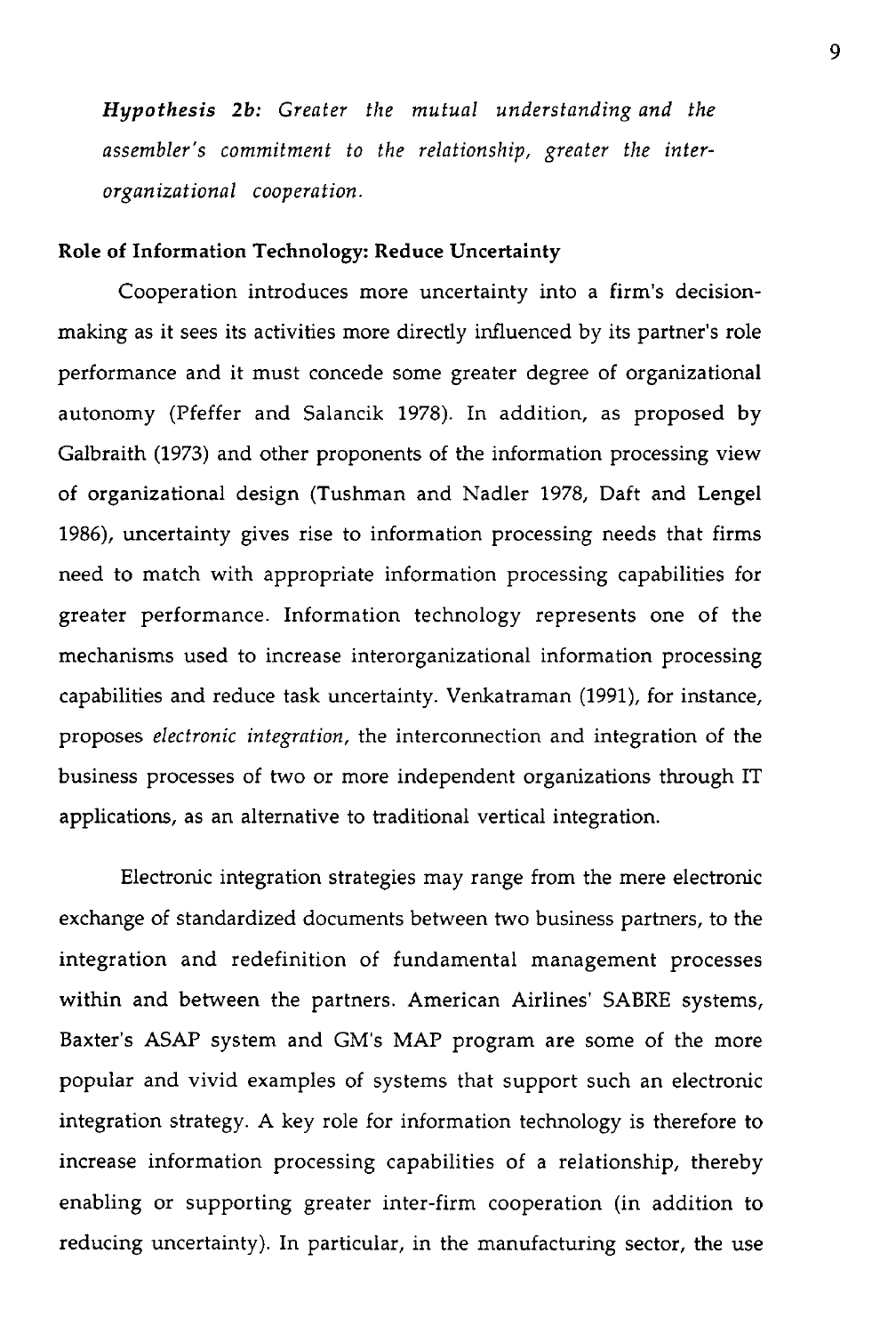of EDI applications across multiple functions (such as design, purchasing, production control, delivery or payment) provides greater information processing capabilities that support greater cooperation:

*Hypothesis 3: Greater the scope of information technology use within the relationship, greater the buyer-supplier cooperation.*

#### **METHODS**

#### *Research Design*

The data used to test the previous hypotheses was collected from managers responsible for supplier relationships in automobile firms in the USA and Japan. Our field work proceeded as follows. First, we conducted a set of 17 interviews primarily in the Detroit and Tokyo areas with senior managers responsible for purchasing or engineering in the USA and Japan. These interviews were focused at two boundary-spanning functions that were considered to be most critical for buyer-supplier relationships in the auto industry: purchasing and design. The interviews were exploratory in nature but focused on clarifying the following issues: (a) a preliminary corroboration of the applicability and appropriateness of the constructs and hypotheses developed to capture the antecedents and measures of interorganizational cooperation; (b) assessing the role and importance of information technology mechanisms, and partnership uncertainty within the model as these were the two distinguishing dimensions of this study; and (c) ensuring that we have an adequate basis to sample the relationships covering a vast array of suppliers and components.

Subsequently, we developed a structured questionnaire to measure the variables -- both in English and Japanese for the two samples (an initial English version was first translated into a Japanese version by the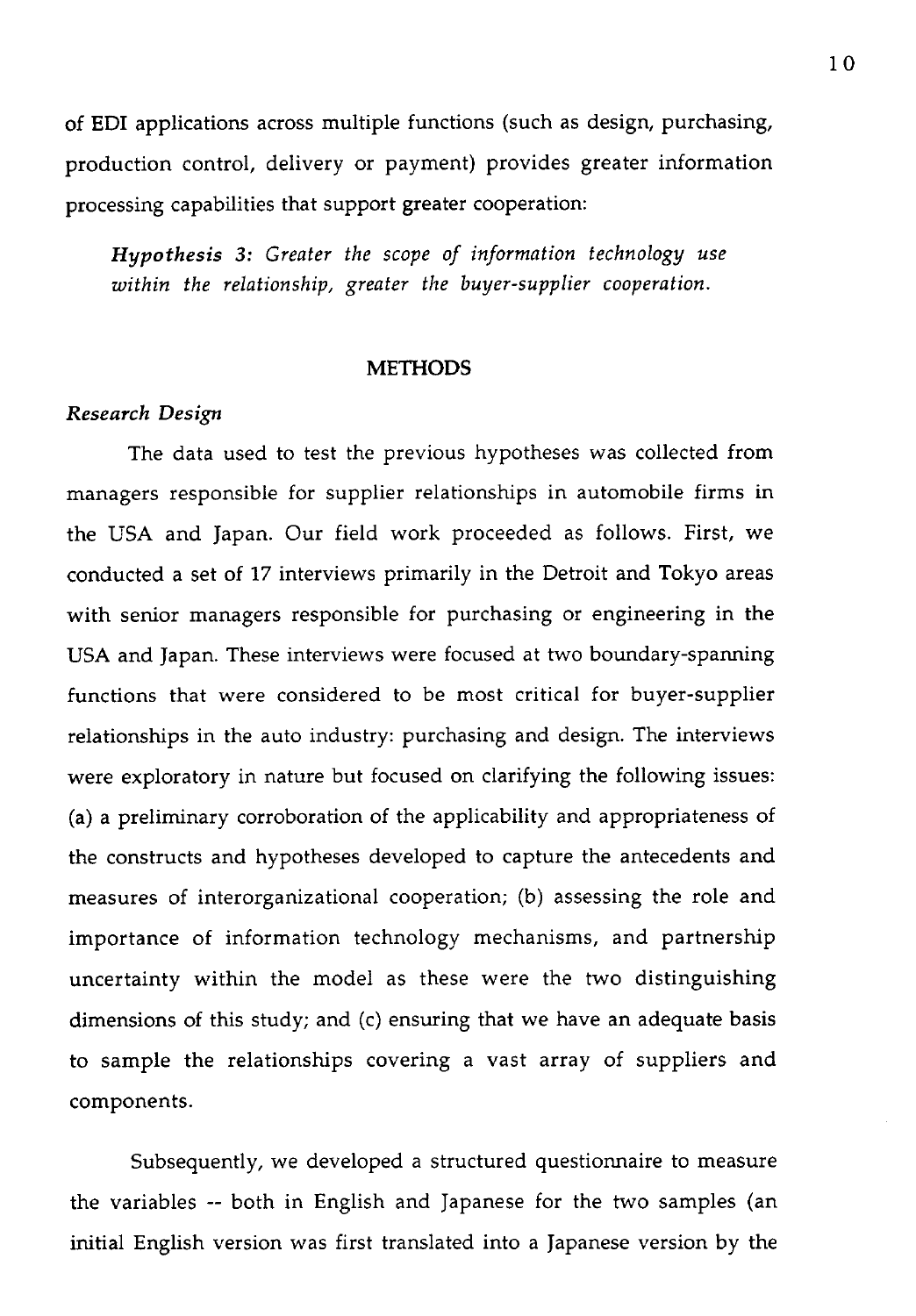author, then independently translated back into English to check for and correct inconsistencies). Pre-tests of the instruments were conducted in 4 companies and 8 focus groups were conducted with potential respondents to ensure that the target informants in both settings understood the wording consistent with the researcher's.

#### *Sampling Procedures*

Sampling followed the same process in all three US and all eleven Japanese auto companies. A purchasing and engineering senior manager at the central division were first asked to select a set of car components under their responsibility from the stratified list of 50 components prepared by the author (i.e., to prevent from selection bias). Then for each of the selected components these senior managers helped identify the purchasing agent/engineer to whom we could send the questionnaire. The final decision about which specific supplier and which part number to choose was at the respondent's discretion (all kept anonymous).

In summary, each questionnaire represents a data point, that is a unique component-dyad-task triplet, where the controlled range of components included in the sampling contributes to variance in environmental uncertainty, the variety of manufacturer-supplier dyads in both countries contributes to variance in partnership uncertainty, and finally where the presence of two different boundary spanning functions dealing with different products and suppliers contributes to variance in uses of information technology. In sum, the hypotheses proposed above are tested on the basis of a sample of  $n= 447$  independent buyer-supplier relationships (43% response rate;  $n=140$  in the US and  $n=307$  in Japan) across different assemblers, different supplier firms, and different vehicle components.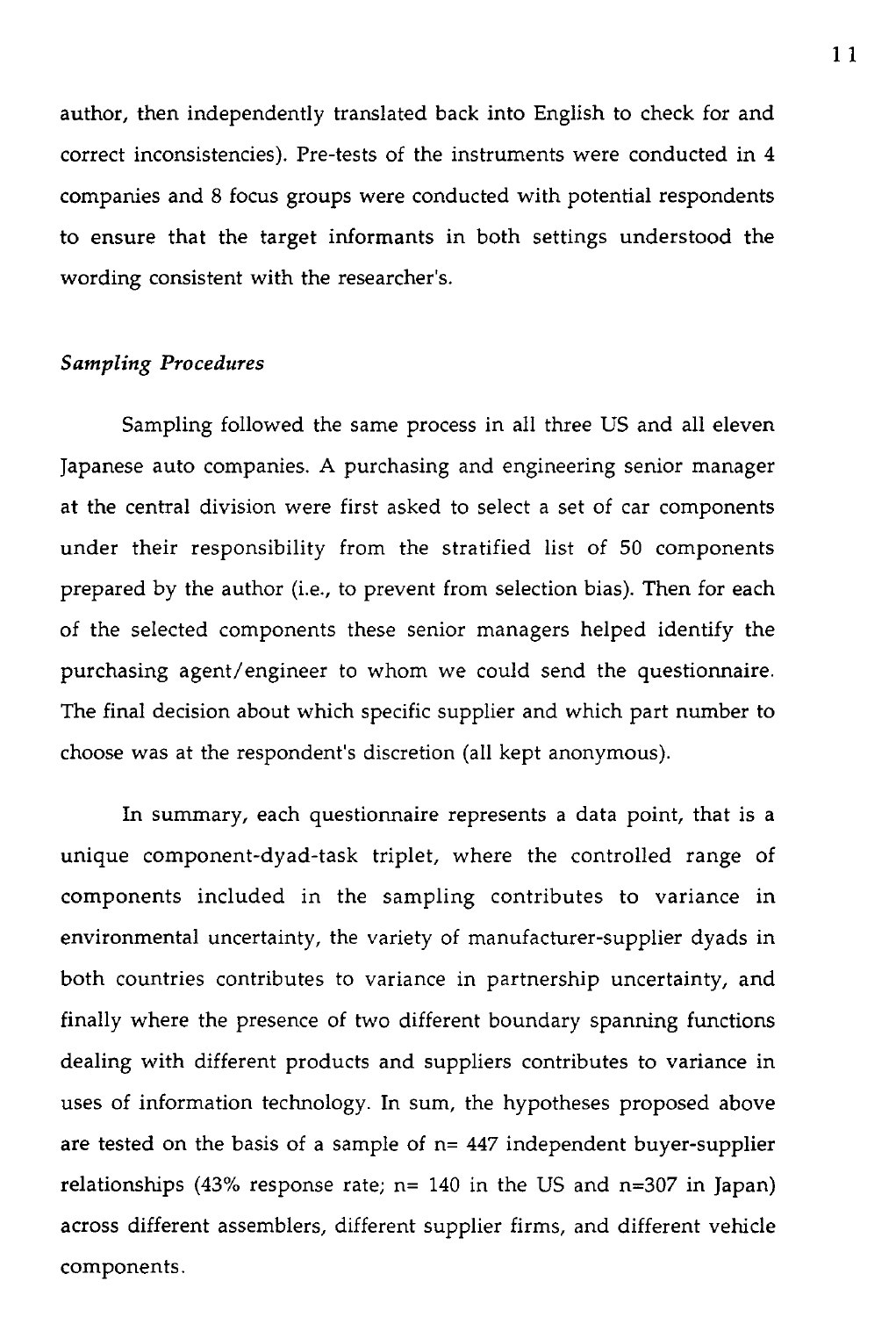## Table **1:** Operationalization of the Constructs

| Construct                               | Variables                                  | items<br>$(\alpha$ US :<br>$\alpha$ Japan) | <b>Illustrative Questions</b><br>and Scaling                                                                                                                                                                                                                                                                                                                                                                                                                            |
|-----------------------------------------|--------------------------------------------|--------------------------------------------|-------------------------------------------------------------------------------------------------------------------------------------------------------------------------------------------------------------------------------------------------------------------------------------------------------------------------------------------------------------------------------------------------------------------------------------------------------------------------|
| Inter-<br>organizational<br>Cooperation | Cooperation<br>(the dependent<br>variable) | (.85)<br>$.79$ )                           | Extent to which exists joint effort and cooperation between the two<br>companies in the following areas; long range planning, product<br>planning, product engineering (component design) process<br>engineering (for the manufacturer), tooling development (for the<br>supplier), technical assistance, training/education. These 7<br>indicators were measured using 7-point interval scales ranging<br>from: no or minimal joint effort, to extensive joint effort. |

| Environmental Technological<br><b>il</b> Uncertainty | Unpredictability [ | (.79:<br>$.85$ ) | - product technological unpredictability - how likely will major<br>changes occur in the component in four areas (i.e., functionality)<br>improvements, major product innovations, major manufacturing<br>innovations, price/performance ratio improvements) during the<br>next 5 years - was measured using 7-point interval scales ranging |
|------------------------------------------------------|--------------------|------------------|----------------------------------------------------------------------------------------------------------------------------------------------------------------------------------------------------------------------------------------------------------------------------------------------------------------------------------------------|
|                                                      |                    |                  | respectively from very unlikely to very likely                                                                                                                                                                                                                                                                                               |

| Partnership      | Ownership ratio          |                | - indicate whether your firm owns all or part of this supplier - 5       |
|------------------|--------------------------|----------------|--------------------------------------------------------------------------|
| Uncertainty      |                          | (na)           | point scale ranging from independent supplier, we own 1 to 10%;          |
|                  |                          |                | 11 to 50%; 51 to 99% and one of our divisions or subsidiaries            |
|                  | <b>Asset Specificity</b> | 1              | - if your firm decided to terminate the current contract with this       |
| Governance       | (switching costs)        | (na)           | supplier, how easy would it be for you to switch to another supplier     |
| <b>Structure</b> |                          |                | to provide you with the same component - was measured using a            |
|                  |                          |                | 7-point interval scale ranging from very easy to very difficult          |
|                  | Continuity               |                | - how long is this supplier's current contract for the production and    |
|                  | (contract length)        | (na)           | delivery of this component - measured on a 6-point interval scale        |
|                  |                          |                | ranging from no contract, less than a year; 1 year; 2 to 3 years; 4 to 5 |
|                  |                          |                | years; more than 5 years                                                 |
| Climate of the   | Mutual                   | 4              | - extent to which both firms understand each others goals and            |
| Relationship     | Understanding            | (.87;          | priorities; products and processes; roles and responsibilities - was     |
|                  |                          | .75)           | measured using a 7-point interval scales ranging respectively from       |
|                  |                          |                | strongly disagree to strongly agree                                      |
|                  | Commitment               | 3 <sup>1</sup> | Extent to which their exists an equal sharing between the two firms      |
|                  |                          | (.65;          | of risks, burden, and benefits. This indicator is measured using a       |
|                  |                          | .82)           | 7-point interval scale ranging from your firm has more of the share      |
|                  |                          |                | to this supplier has more of the share                                   |
|                  |                          |                |                                                                          |
| IT use           | Scope of EDI             |                | This indicator is the sum of 6 dichotomous items measuring each          |
|                  | use                      | (na)           | whether data is exchanged in electronic form with this supplier in       |

this function. The six functions are: purchasing, engineering,

quality, production control, transportation and payment.

## *Operationalization* of *the Variables*

Following Venkatraman and Grant (1986), we paid particular attention to issues of operationalization and measurement in this study. Operationalization of the variables was achieved through two ways: (1) for those variables that have been previously employed in research settings,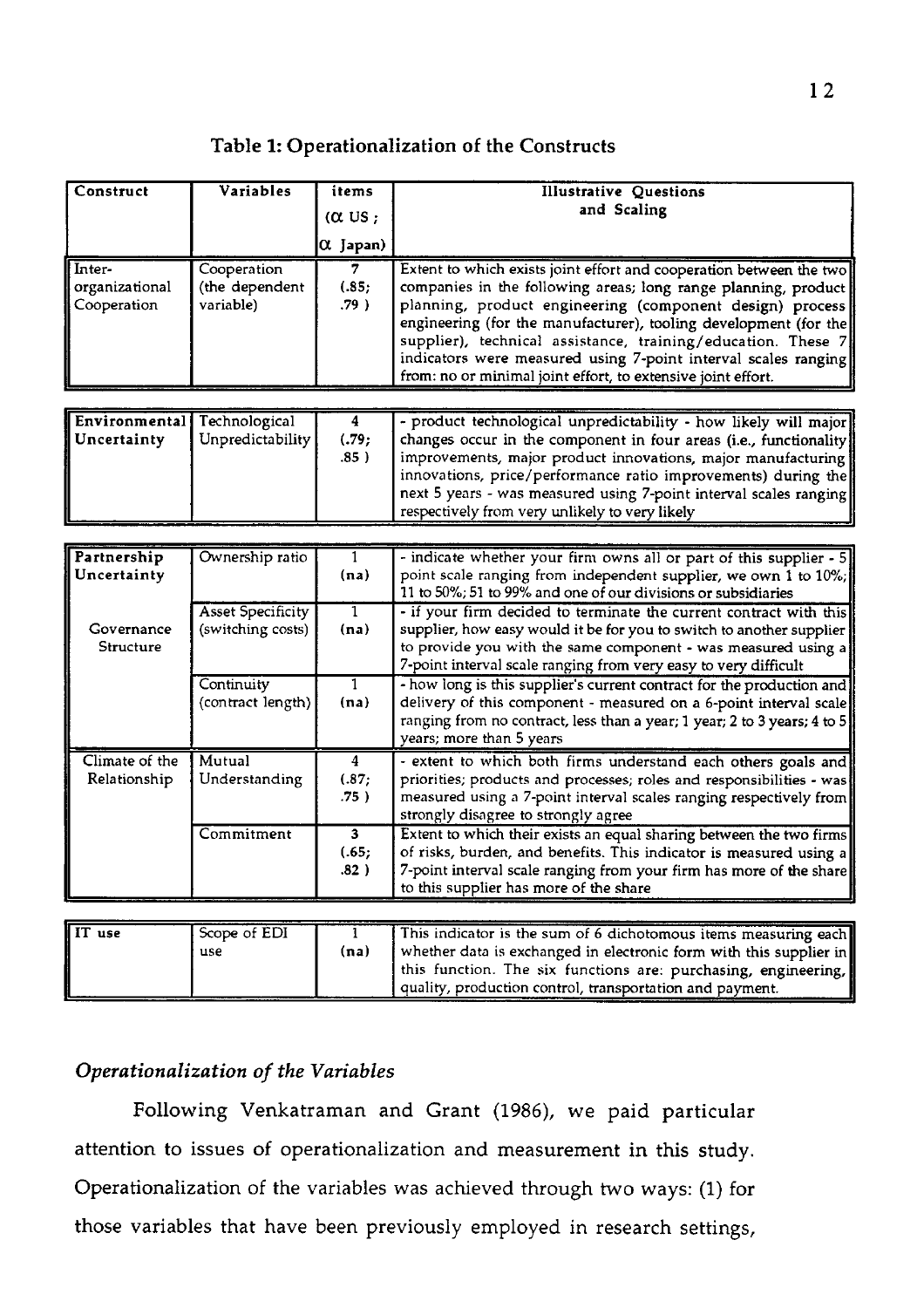we adopted the measures as long as they satisfied acceptable measurement quality; and (2) for those variables that were unique to the hypotheses developed here, we developed operational measures; these were assessed for content validity through interviews and discussions with managers in Detroit and Tokyo. In addition, some key constructs are operationalized along multiple dimensions most of which were measured using multiitem scales. The detailed operationalization scheme for each construct is described in table 1 with examples of the specific indicators and the anchors used to calibrate them. The reliability statistics (Cronbach  $\alpha$ ranging from 0.65 to 0.87) provide strong support that the measures used are reliable and can be used to test the hypotheses developed in the previous section.

#### RESULTS

#### **Test of** Hypotheses and Discussion

To test the hypotheses, we conducted multiple regression analyses on the data set for each country separately. As the primary objective of the paper is to test the comparative influence of several types of predictors of interorganizational cooperation, we entered the independent variables into stepwise regressions in blocks. Each block groups together operationalizations of the same conceptual construct (e.g., ownership ratio, contract length and switching costs are operationalizations for the governance structure of the relationship). The influence of each individual construct and the collective influence of its operational measures are assessed by the significance of the change in  $\mathbb{R}^2$  when the block of variables is entered in the regression.

The sequence in which the seven independent variables were entered into the regression is consistent with the conceptual logic of the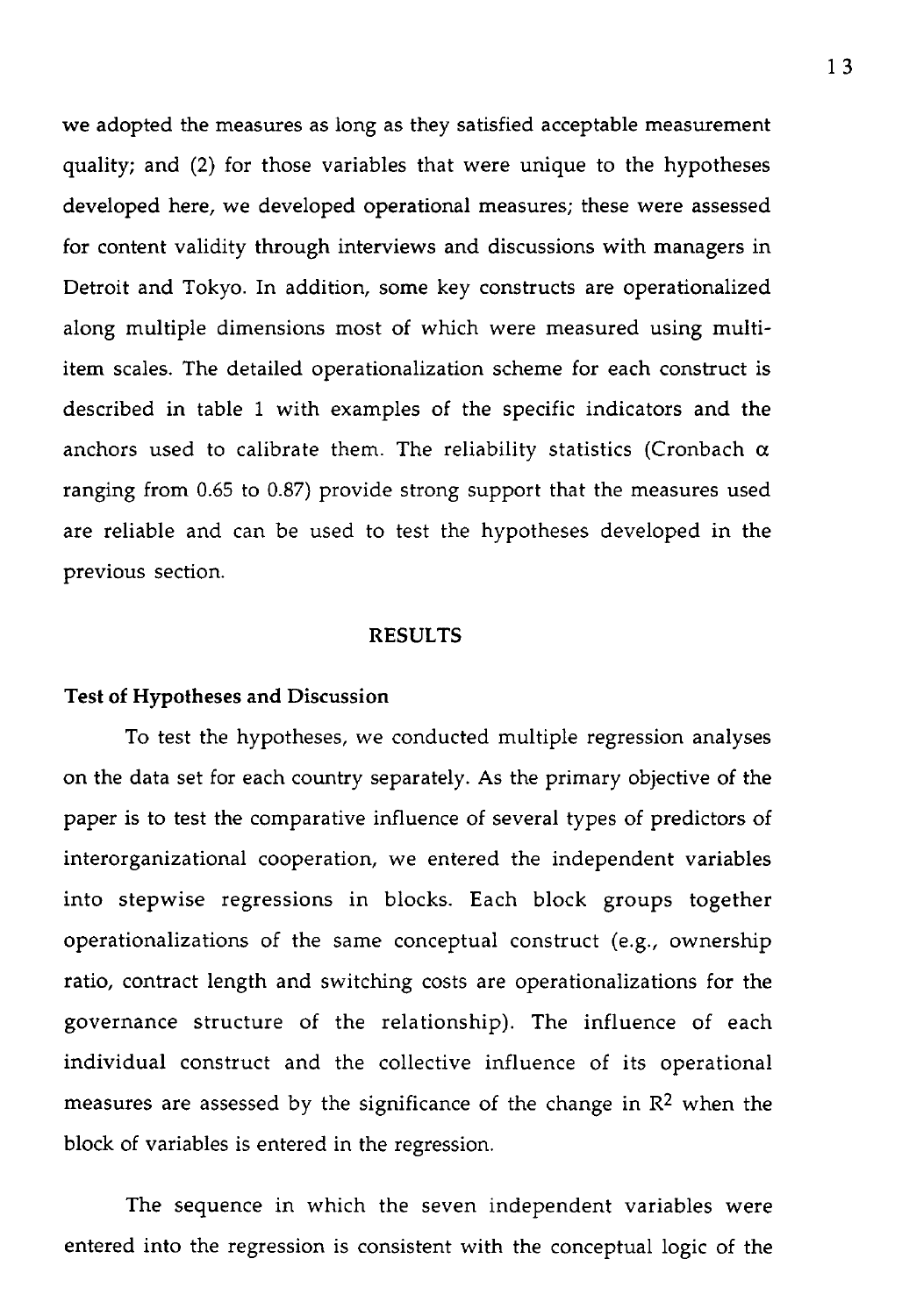paper, i.e., explore the effect of the characteristics of the environment within which the relationship operates, then the characteristics of the partnership itself and finally the way information technology is used within the relationship. The first block therefore consisted of technological unpredictability, the second included ownership ratio, contract length and switching costs, as operationalizations of the governance structure of the relationship, the third block included mutual understanding and commitment as operationalizations of the climate of the relationship and finally the fourth block consisted of the scope of IT use.

Table 2 gives the results from the multiple regressions conducted with the US sample (n=140) and the Japanese sample (n=307). The  $\mathbb{R}^2$ scores for both countries indicate that the seven variables used in this study collectively constitute good predictors of buyer-supplier cooperation in both countries (multiple R =  $0.44$ ; R<sup>2</sup> = 0.19 in the US and multiple R = 0.55;  $R^2 = 0.30$  in Japan).

*The role of IT (hypothesis 3).* The data indicate that Japanese auto manufacturers are making a greater use of information technology to coordinate with their suppliers than is usually expected. However, the key results of this study, as summarized in table 2, show that the use of IT does not play the same role in explaining buyer-supplier cooperation.  $\mathbb{R}^2$ change (i.e.,  $\Delta R^2$ ) for the scope of EDI use is not significant in the US sample (F change  $= 1.27$ ), while it is significant at .11 level in the Japanese sample (F change  $= 2.5$  and significant at 0.11).

Clearly US firms rely more heavily on information technology (as indicated by additional t-test differences conducted across the two countries) and as some information systems managers view it "...EDI is the *strategic* weapon that should allow them to get data from suppliers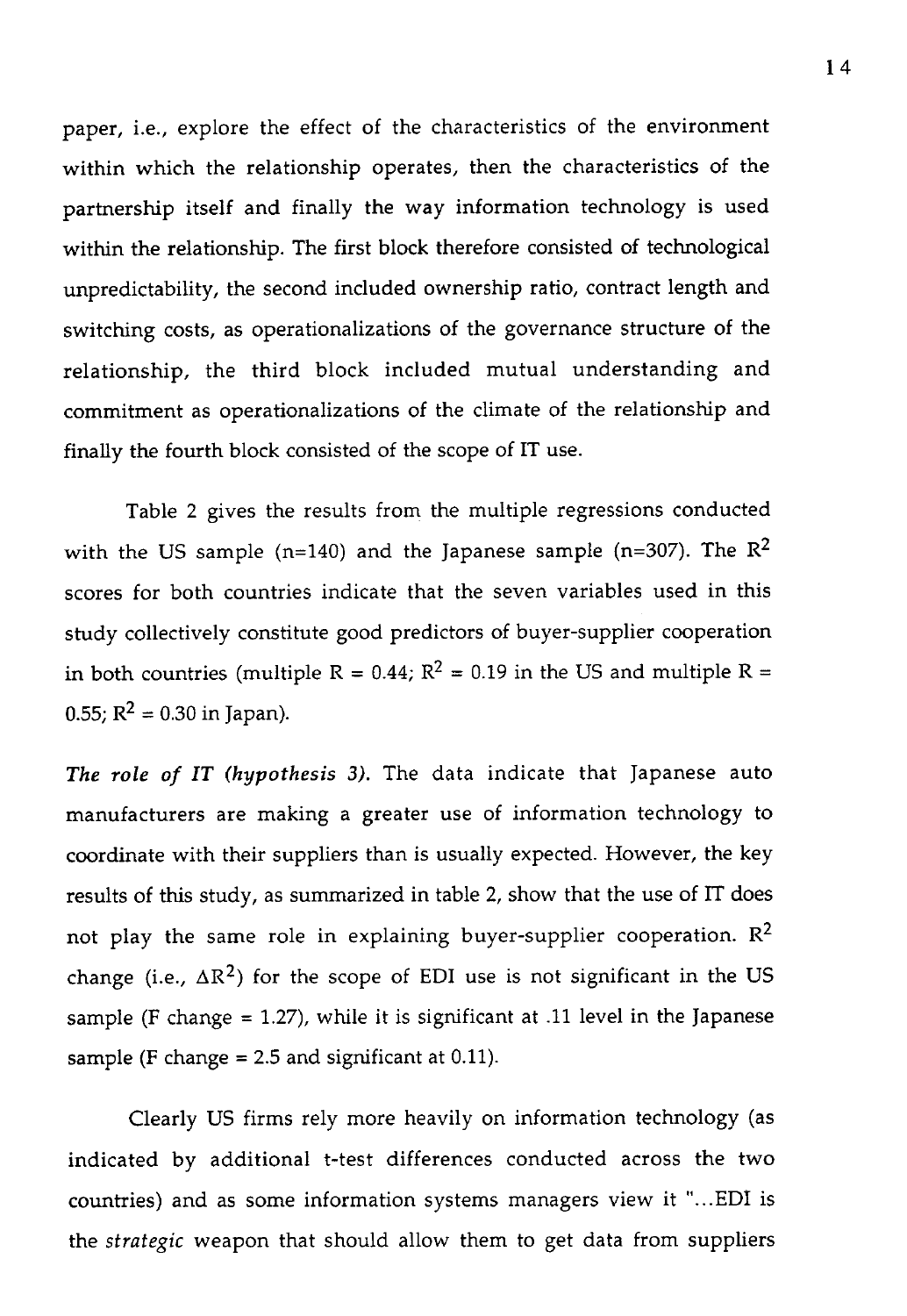# Table 2: Results from multiple regression analysis

## US Sample: n=140

| <b>Independent Variables</b>                                                                       | $R^2$ | F    | Sig F | $\Delta$ R <sup>2</sup> | F change | Sig $\Delta R^2$ | ß                          |                          | Sig t             |
|----------------------------------------------------------------------------------------------------|-------|------|-------|-------------------------|----------|------------------|----------------------------|--------------------------|-------------------|
| <b>Environmental Characteristics</b><br>Technological Unpredictability                             | .0001 | .01  | .90   | .0001                   | .015     | .90              | $-.004$                    | $-.05$                   | .96               |
| <b>Governance Structure of the Relationship</b><br>Ownership<br>Contract length<br>Switching costs | .08   | 2.45 | .05   | .08                     | 3.26     | .02              | $-.036$<br>$-.050$<br>.219 | $-.40$<br>$-.58$<br>2.50 | .69<br>.56<br>.01 |
| <b>Climate of the Relationship</b><br>mutual understanding<br>commitment                           | .18   | 4.21 | .001  | .10                     | 7.19     | .001             | .311<br>$-.144$            | 3.50<br>$-1.59$          | .001<br>.11       |
| <b>Information Technology</b><br>Scope of IT use                                                   | .19   | 3.80 | .001  | .01                     | 1.27     | .26              | .10                        | 1.13                     | .26               |

# Japanese Sample: n=307

| <b>Independent Variables</b>                                                                | R <sup>2</sup> | F    | Sig F | $\Delta$ R <sup>2</sup> | F change | Sig $\Delta R^2$ | β                    |                      | Sig t               |
|---------------------------------------------------------------------------------------------|----------------|------|-------|-------------------------|----------|------------------|----------------------|----------------------|---------------------|
| <b>Environmental Characteristics</b><br>Technological Unpredictability                      | .05            | 13.8 | .000  | .05                     | 13.77    | .000             | .137                 | 2.61                 | .01                 |
| Governance Structure of the Relationship<br>Ownership<br>Contract length<br>Switching costs | .24            | 21.7 | .000  | .19                     | 23.24    | .000             | .312<br>.085<br>.189 | 5.87<br>1.61<br>3.63 | .000<br>.10<br>.001 |
| <b>Climate of the Relationship</b><br>mutual understanding<br>commitment                    | .29            | 18.6 | .000  | .05                     | 9.65     | .000             | .159<br>$-172$       | 3.06<br>$-3.30$      | .01<br>.001         |
| <b>Information Technology</b><br>Scope of IT use                                            | .30            | 16.4 | .000  | .01                     | 2.50     |                  | .083                 | 1.58                 |                     |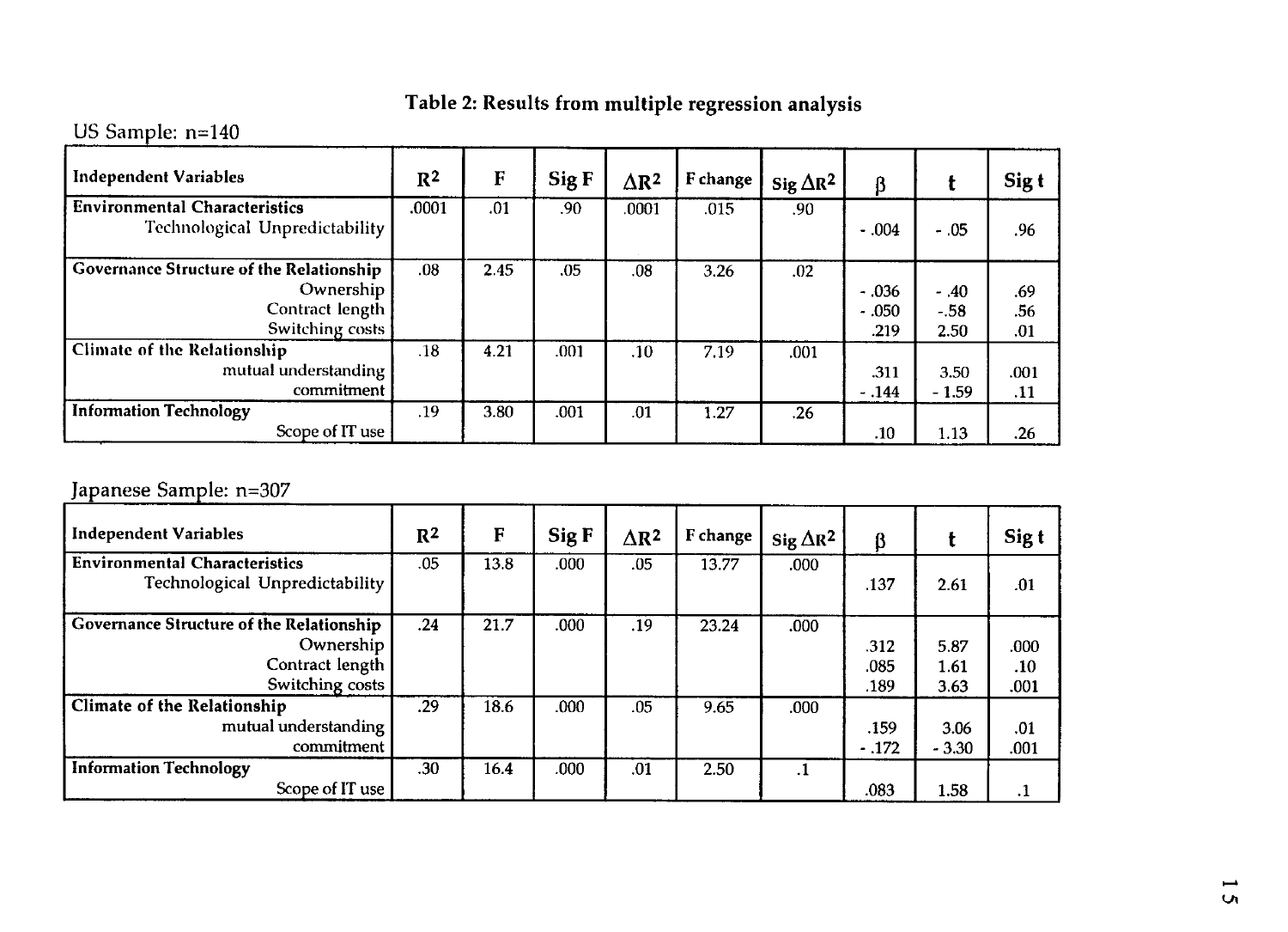faster, with less errors and at a lesser cost...''. US manufacturing companies, lead by auto assemblers established a consortium, the Automotive Industry Action Group (AIAG) to develop industry-wide standards for the electronic exchange of data and documents. The objective is to build an information technology infrastructure for the standard and common use of EDI with all potential suppliers across multiple functional areas. All manufacturers would then coordinate electronically with any supplier and vice versa, eventually creating an electronic market for components. However, the findings of this study clearly indicate that this ambitious use of IT has not yet translated into more cooperative relationships.

On the other hand, the use of IT in Japan, mostly limited to the exchange of tapes and disks (as indicated by other data collected in the survey) seems to be significantly associated with cooperation (yet, the analysis presented here does not allow to make any claim about direction of causality between the use of IT and cooperation). In addition, results about the level of data and process integration between the two firms (i.e., is the data exchanged electronically used at all, is it re-entered manually, translated by special software or is it directly used by the partner's information systems without any human intervention) indicate a greater integration in the Japanese sample (t-test across countries  $t = 3.44$ ;  $p < .001$ ).

A Japanese manager commented: "...we are not looking for a quick [technological] fix...it is more important for us to first make sure we have compatible assessment methods and technologies, a common language, and that our scheduling and production processes are well integrated...once this is accomplished a tool like the fax can be added to the process if people think we can gain in operational efficiency..." He insisted the main objective is to detect and correct problems as early as in the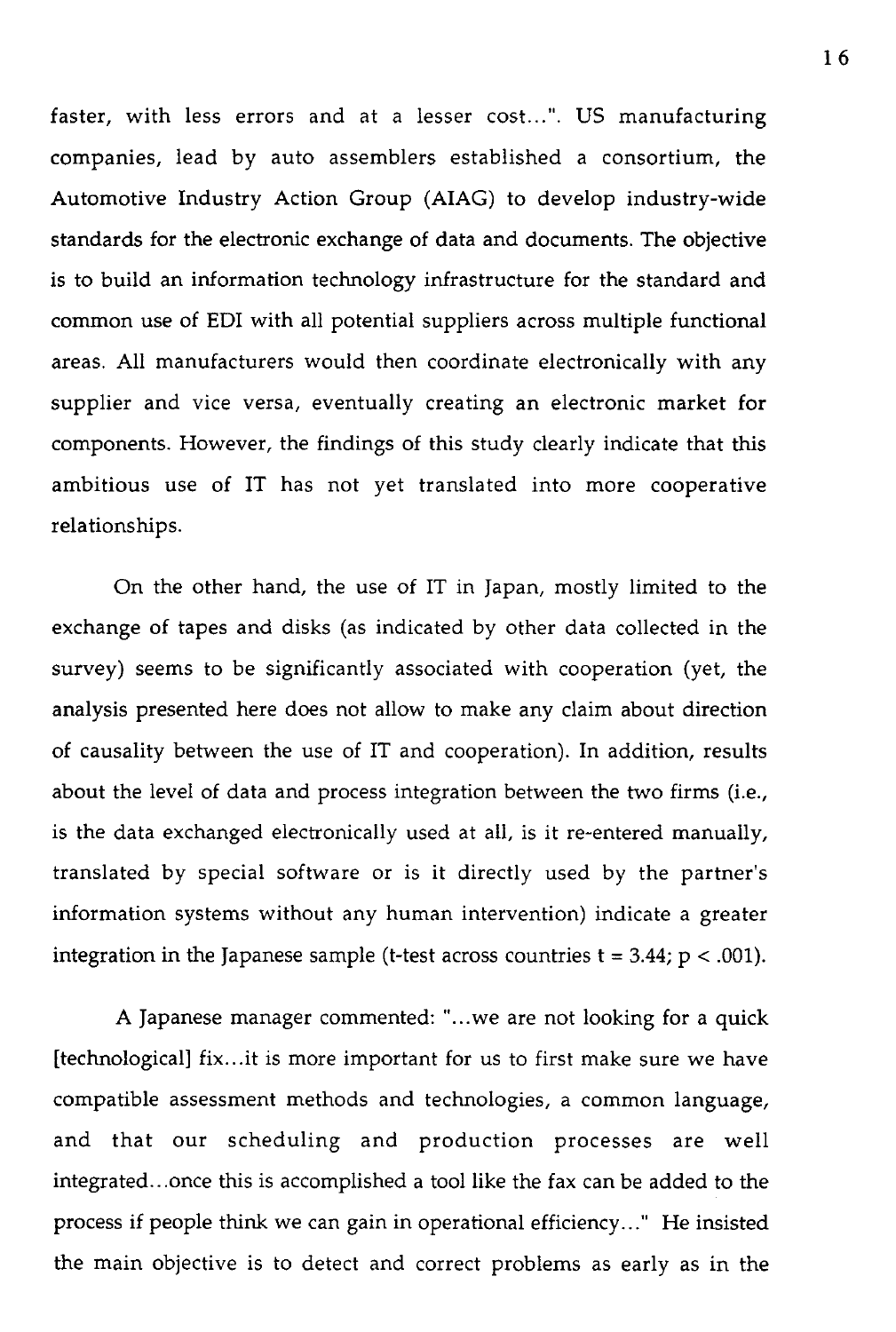design process, integrate the production processes between the two companies, and at the same time ensure the perfect execution and coordination of these processes *within* each company first. This is corroborated by the sign of  $\beta$  for scope of IT use, i.e., in the direction of hypothesis 3 (in Japan  $\beta$  = +.083, t = 1.58 and t-significance = .11).

*Hypothesis 1:* As for the role of IT, the findings from the multiple regressions conducted with both samples indicate that technological unpredictability also plays a different role in predicting interfirm cooperation in the two countries. It is a highly significant factor in the Japanese sample (multiple R = 0.22;  $R^2$  = 0.05; F change = 13.8 and significant at  $p = .000$ , but it does not seem strong in explaining cooperation in the US sample (multiple  $R = 0.01$ ;  $R^2 = .0001$ ; F change = .01 and not significant). Coefficient  $\beta$  for technological unpredictability in the Japanese sample is highly significant, though positive, i.e., in contradiction with hypothesis 1 ( $\beta$  = .14, t = 2.65 and t-significance = .01; while the sign in the US is negative consistent with hypothesis 1). This may imply that Japanese auto firms tend to establish tight and highly cooperative relationships with suppliers for those components that are likely to undergo major technological innovations. In contrast, US manufacturers may tend to avoid tying themselves too closely to suppliers on products with high unpredictability.

*Hypothesis 2a and 2a':* In both countries, variables for governance structure of the relationship strongly and highly significantly contribute to R2 change. In particular, switching costs seem to strongly predicts, *in Japan as well,* interorganizational cooperation (in the US  $\beta$  = .22, t = 2.5 and tsignificance = .01 and in Japan  $\beta$  = .19, t = 3.63 and t-significance < .001). The signs of  $\beta$  coefficients for ownership ratio and contract length are however different across the two countries. In particular, Japanese firms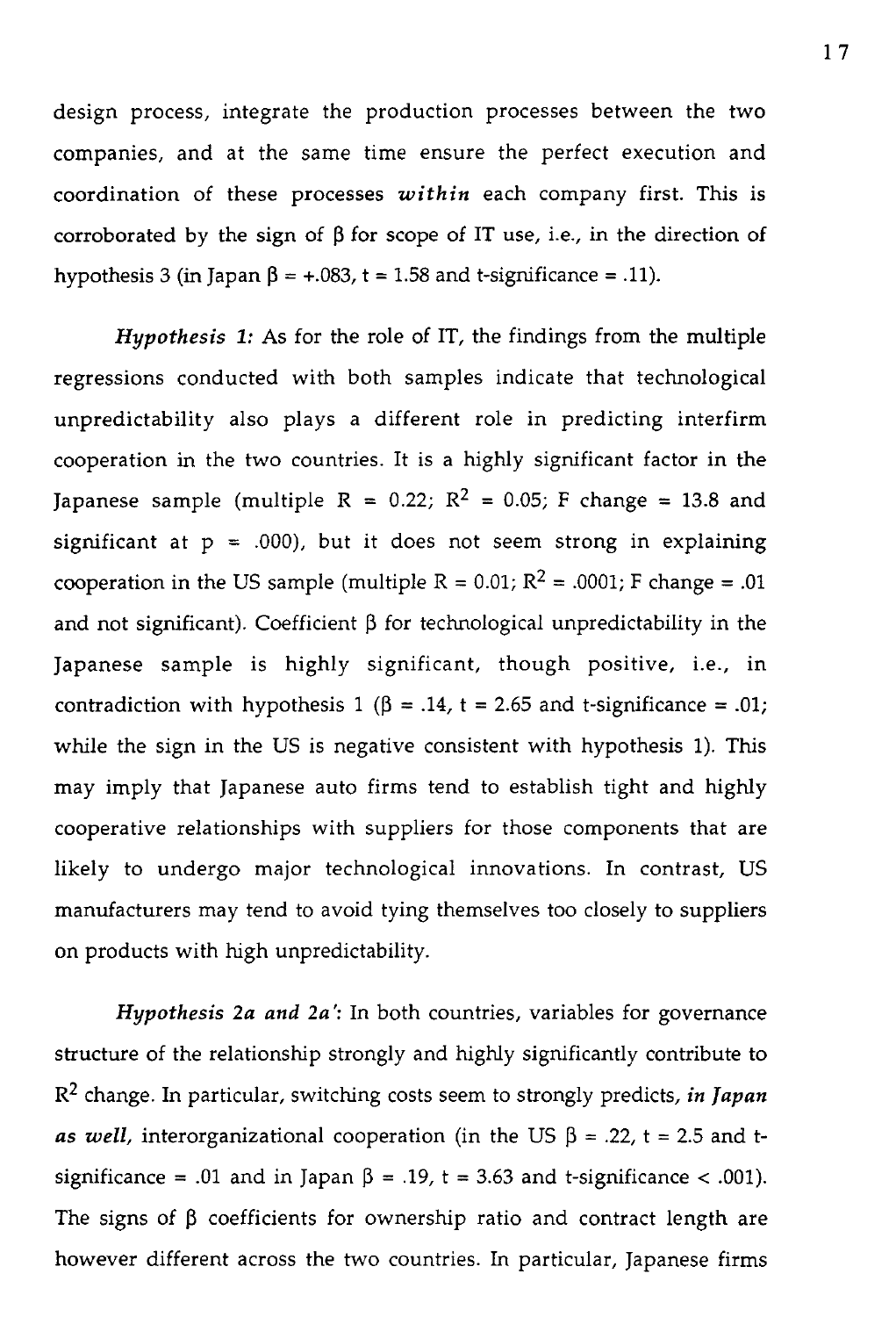tend to cooperate with those suppliers in which they have invested some capital ( $\beta$  = .31, t = 5.87 and t-significance = .000 for ownership ratio).

This is consistent with other data collected in this study **(see** Bensaou 1992) and previous research that shows that for each category of products Japanese manufacturers invest into and nurture only a few potential suppliers who typically have developed the skills and capabilities to design and manufacture a wide range of related components (Asanuma, 1988). As explains Asanuma Japanese auto makers rarely practice sole sourcing, and usually share the business for a given component among 2 to 3 suppliers perpetually competing and emulating each other in areas of technology development, improvement in process, product, quality and cost. The importance of the effect of ownership on cooperation also reflects the cohesiveness of the supplier groups associated with individual Japanese manufacturers. For instance, our findings may indicate that Japanese assemblers cooperate more importantly with these "group" suppliers who also generally get longer-term contracts ( $\beta$  = .08, t = 1.61 and  $t$ -significance = 0.1).

*Hypothesis 2b:* In both countries, variables for the climate of the relationship strongly and highly significantly contribute to  $\mathbb{R}^2$  change. In the US as well as in Japan mutual understanding ( $\beta$  = .31, t = 3.50 and tsignificance < .001 in the US, and  $\beta$  = .16, t = 3.06 and t-significance < .01 in Japan) and commitment ( $\beta$  = -.14, t = -1.6 and t-significance = .1 in the US, and  $\beta$  = -.17, t = -3.3 and t-significance = .001 in Japan) are good predictors of buyer-supplier cooperation. This result emphasizes the importance of the predisposition of the partners, and their existing predilection in favor of the partnership (Henderson, 1990).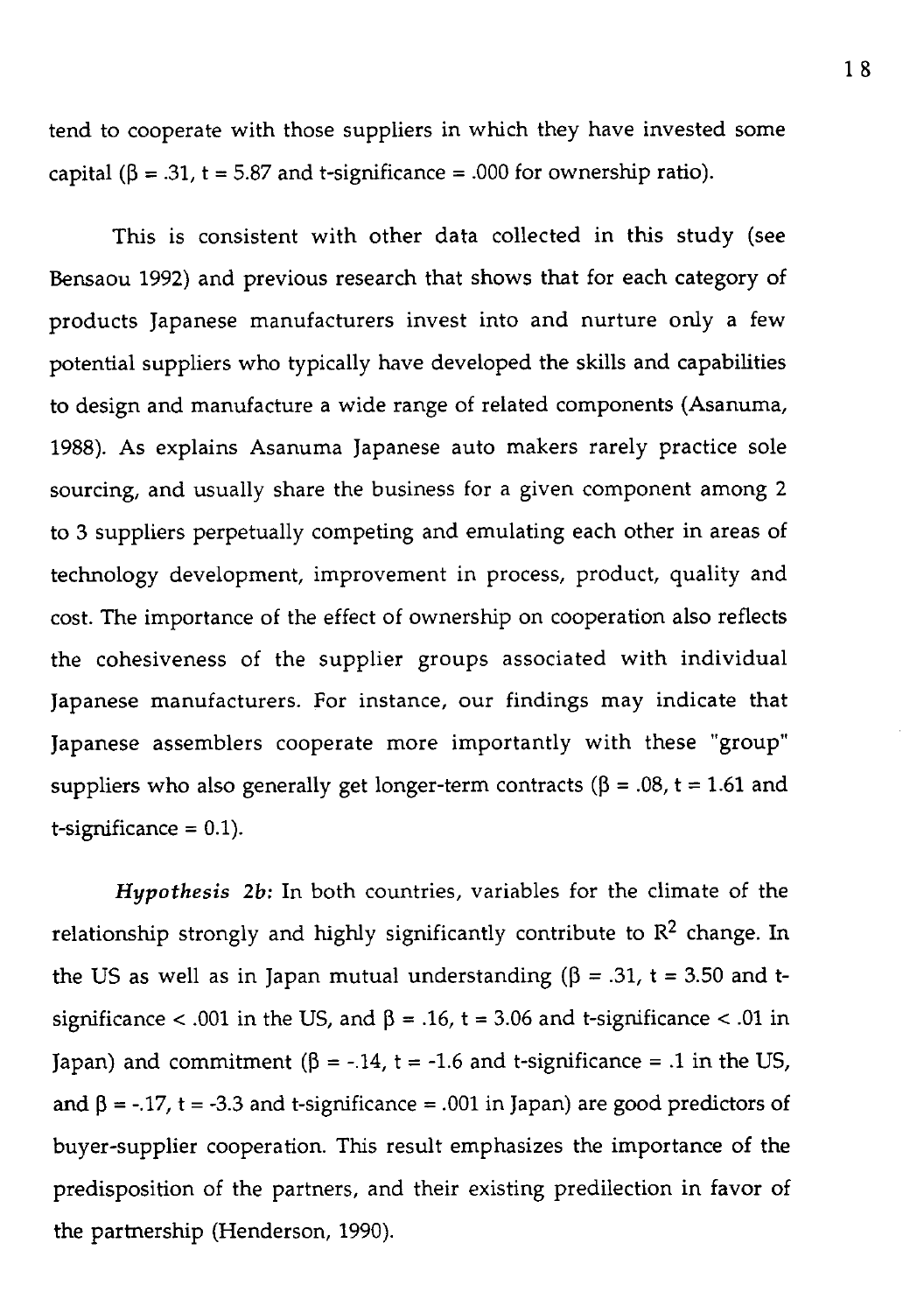#### **IMPLICATIONS AND CONCLUSIONS**

The findings of this study show that not only factors proposed by transaction cost analysis (e.g., environmental uncertainty, asset specificity), but also factors proposed by political economy and organization theory (e.g., mutual understanding and commitment) and more importantly information technology applications can influence the level of cooperation that buyer may engage in with their suppliers. The effect of IT is found to be significant in the Japanese context but not in the US one, indicating that the large investments made by individual US firms and the manufacturing industry as a whole (i.e., the AIAG consortium) to build an industry-wide electronic market for components or an IT platform to facilitate the electronic exchange of information between any manufacturer and any supplier have not translated into higher cooperation.

Japanese firms, on the other hand, as corroborated by other variables collected in this study, rely on firm proprietary VANs (i.e., value added networks) and leverage IT capabilities to enhance the cooperation with those doser suppliers (i.e., members of the company group) and for products with higher technological unpredictability. In other words, cooperation "precedes" information technology, i.e., Japanese firms will use technology to further support the coordination activities of their most cooperative relationships.

Although this study provides insight into factors influencing interorganizational cooperation, in particular into Japanese auto companies leveraging of information technology, it does not inform about the volume of exchange between the buyer and the supplier. In other words, while we have been able to explore the role of IT among other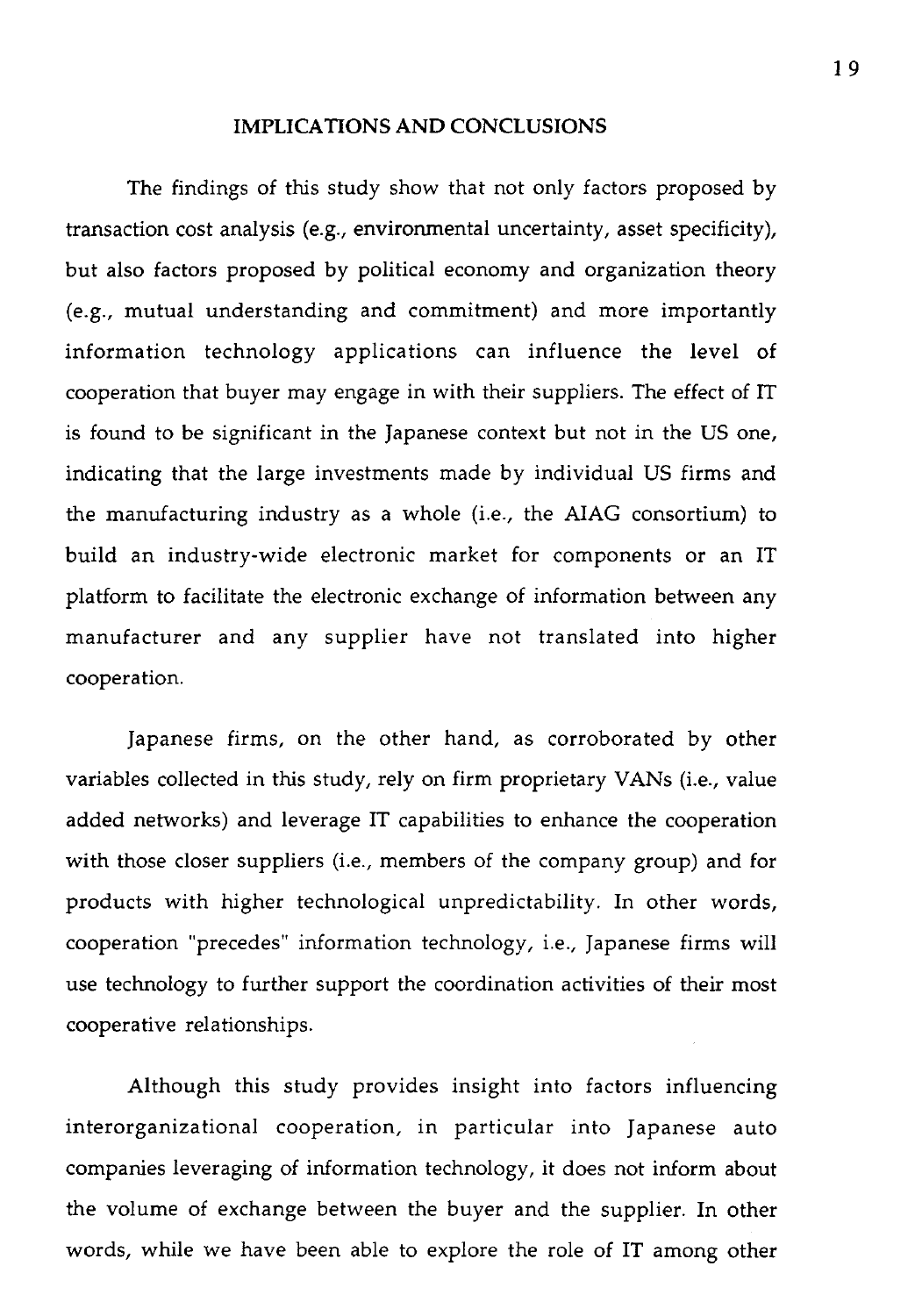factors on "process" aspects of the relationship (i.e., cooperation) further research is needed to explore the role of IT on "structural" aspects of the relationship (e.g., volume of business involved in the relationship).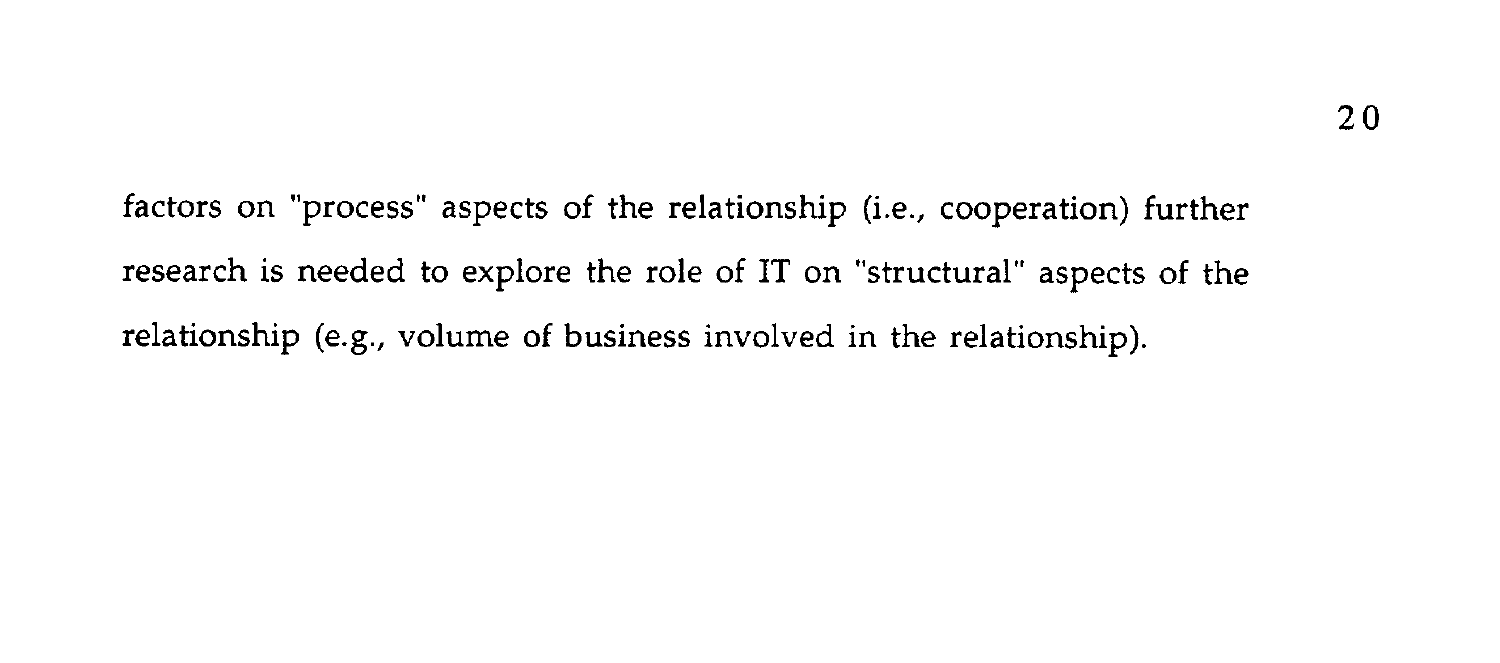#### **References**

- Anderson, J. C., and Narus, J. A. "A Model of Distributor Firm and Manufacturer Firm Working Partnerships." Journal of Marketing, Volume 54, January 1990, pp. 42-58.
- Amdt, J. "The Political Economy Paradigm: Foundation for Theory Building in Marketing." Journal of Marketing, Volume 47, Fall 1983, pp. 44-54.
- Asanuma, B., (1988) "Manufacturer-Supplier Relationships in Japan and the Concept of Relation-Specific Skill." Journal of the Japanese and International Economies, Volume 3, 1988, pp. 1-30.
- Axelrod, R. The Evolution of Cooperation. New York: Basic, 1984.
- Balakrishnan, S., and Wernerfelt, B. "Technical Change, Competition and Vertical Integration." Strategic Management Journal, Volume 7, 1986, pp. 347-359.
- Barrett, S., and Konsynski, B. "Inter-Organizational Information Sharing Systems." MIS Quarterly, Special Issue, 1982.
- Bensaou, M., "Interorganizational Coordination: Structure, Process, Information Technology. An Empirical Study of Buyer-Supplier Relationships in the US and Japanese Auto Industries." Ph.D. dissertation, M.I.T., 1992.
- Benson, J. K. "The Interorganizational Network as a Political Economy." Administrative Science Quarterly, Volume 20, 1975, pp. 229-249.
- Cash, I. J., and Konsynski, B. "IS Redraws Competitive Boundaries." Harvard Business Review. Volume 64 (2), 1985, pp. 134-142.
- Coase, R. H. "The Nature of the Firm." Economica N.S., Volume 4, 1937, pp. 331-351.
- Cusumano, M. A., and Takeishi, A. "Supplier Relations and Management: a Survey of Japanese, Japanese-Transplant and US Auto Plants." Strategic Management Journal, 1991, pp. 563-588.
- Daft, R. L., and Lengel, R. H. "Organizational Information Requirements, Media Richness and Structural Design." Management Science, Volume 32(5), 1986, pp. 554-571.
- Dore, R. "Goodwill and the Spirit of Market Capitalism." The British Journal of Sociology, Volume 34(4), 1983, pp. 459-482.
- Galbraith, J. R.(1973)Designing Complex Organizations. Reading, Massachusetts: Addison-Wesley, 1973.
- Guetzkow, H. "Relations Among Organizations." In R. Bowers (Ed.), Studies in Behavior in Organizations, 1966.
- Gurbaxani, V., and Whang, S. "The Impact of Information Systems on Organizations and Markets." Communications of the ACM, 1991.
- Heide, J. B., and John, G. "Alliances in Industrial Purchasing: The Determinants of Joint Action in Buyer-Supplier Relationships." Journal of Marketing Research, February 1990 , pp. 24-36.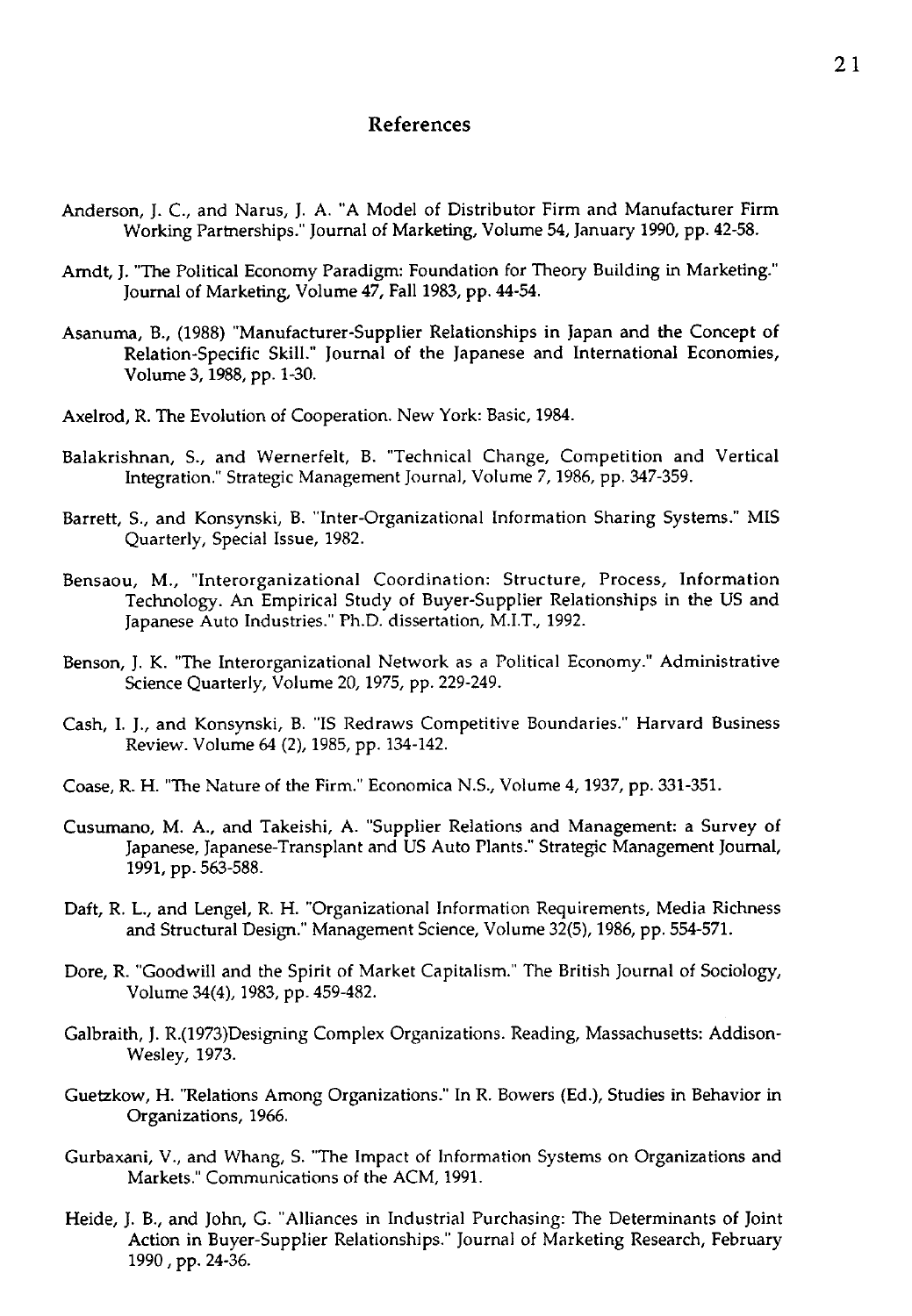- Helper, S. "Supplier Relations and Technical Change: Theory and Application to the US Auto Industry." Ph.D. Dissertation, Harvard University, 1987.
- Henderson, J. C. "Plugging into Strategic Partnerships: the Critical IS Connection." Sloan Management Review, Spring 1990, pp. 7-18.
- Jarillo, C. J. "On Strategic Networks." Strategic Management Journal, Volume 9, 1988, pp. 31-41.
- Johnston, H. R., and Lawrence, P. "Beyond Vertical Integration the Rise of the Value-Adding Partnership." Harvard Business Review, July-August 1988, 94-101.
- Johns ton, H. R., and Vitale, M. "Creating Competitive Advantage with Interorganizational Systems." MIS Quarterly, 1988.
- Joskow, P. L. "Asset Specificity and the Structure of Vertical Relationships: Empirical Evidence." Journal of Law, Economics, and Organizations, Volume 4(1), 1988, pp. 95- 117.
- Konsynski, B., and MacFarlan, W. "Information Partnerships Shared Data, Shared Scale." Harvard Business Review, Sept-Oct 1990, pp. 114-120.
- Lamming, R. "The International Automotive Components Industry: The next 'Best Practice for Suppliers." MIT-IMVP International Policy Forum, mimeo, 1989.
- Macneil, I. R. The New Social Contract, An Inquiry into Modem Contractual Relations. New Haven, Connecticut: Yale University Press, 1980.
- Malone, T. W.; Yates, J.; and Benjamin, R. I. (1987). "Electronic Markets and Electronic Hierarchies." Communications of the ACM, Volume 30, 1987, pp. 484-497.
- March, J., and Simon, H. Organizations. New York, New York: John Wiley & Sons, 1958.
- Nishiguchi, T. "Strategic Dualism: An Alternative in Industrial Societies." Ph.D. dissertation, University of Oxford, 1989.
- Pfeffer, J., and Salancik, G. R. The External Control of Organizations: A Resource Dependence Perspective. New York, New York: Harper & Row, 1978.
- Piore, M., and Sabel, C. The Second Industrial Divide. New York, NY: Basic Books, 1984.
- Porter, M. E., and Millar, V. E. "How Information Gives You Competitive Advantage." Harvard Business Review, Volume 63 (4), 1985, pp. 149-160.
- Powell, W. "Hybrid Organizational Arrangement: New Form or Transitional Development?" Calfornia Management Review, Fall 1987, pp. 67-87.
- Reve, T., and Stem, L. W. "The Relationship between Interorganizational Form, Transaction Climate, and Economic Performance in Vertical Interfirm Dyads." In Pellegrini (Eds.), Marketing Channels -- Relationships and Performance, 1976.

Richardson, G. B. "The Organization of Industry." The Economic Journal, 1972, pp. 883-896.

Sabel, C. F.; Kem, H.; and Herrigel, G. "Collaborative Manufacturing: New Supplier Relations in the Automobile Industry and the Redefinition of the Industrial Corperation." MIT-IMVP International Policy Forum, mimeo, 1989.